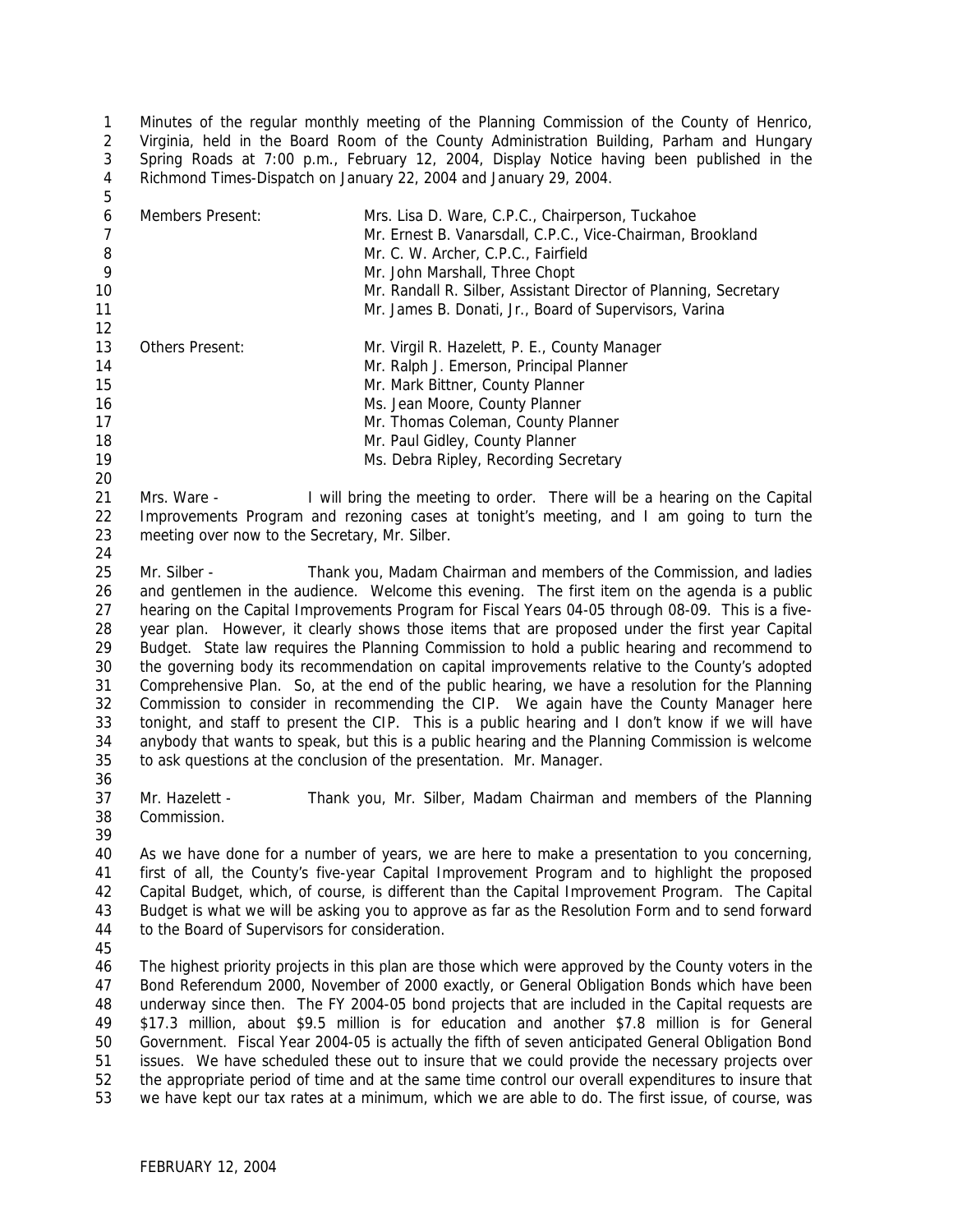2000-2001 and the last issue of bonds for all of these projects will be 2006-2007 in order to cover all of that.

 As we begin the effort, we look at the five-year CIP request. This is all of the projects that the various departments have submitted and they are listed here by the agency, which is submitting it. A number of these you have seen before, because they are one unit item and there are others, which are, of course, an accumulation of various items within the various agencies that you will see.

 As we go down through these, you will note that the first one is Capital Area Training Consortium. It is a request for \$5.4 million and it is to build a one-stop career resource center to replace the existing facility, which is located on Williamsburg Road. This is a difficult project from a funding standpoint, because it involves the State of Virginia as well as some other entities. Funding is difficult, but, of course, the request must be made by CATC and we must look at it on a reoccurring basis.

 There is \$168.3 million for education projects. Again, this is in your five-year Capital Improvement Program. It includes funding for a new elementary school, two new high schools plus renovations, improvements and additions to various schools at the elementary and middle school and even the high school level. There is also roof replacements and mechanical improvements which are always on the Capital Budget, because they are needed on a routine basis from year to year.

 You will note that Fire is requesting \$31.9 million. That includes funding for new fire stations, rebuilding and relocation of three additional stations and some other aspects of public improvements within the Division of Fire.

 General Services a whopping \$221.5 million, includes funding for roof repair, mechanical improvements, pavement rehabilitations on all of the General Government facilities throughout the County, and also upgrading of many of these facilities to meet the expectations of our citizens. It 83 also includes an item that perhaps you have not seen before and that is \$72.6 million for a new courts facility. We are fast closing on a capacity concern for our existing court facility. There is going to be a need to expand or to replace that facility and it is included in the overall five-year request.

 Human Resources, previously known as our Personnel Department, has a \$7.4 million request that you see there, and that is to replace the current payroll time and attendance system, which is very cumbersome and difficult to work with. It continues to work, but as we add more and more employees this is going to have to be replaced.

 Information Technology is requesting a small sum when you think about computers, almost \$900,000. That is to maintain and expand the County's computer network. That may include various things, not only computers, but the networks itself and the way in which we talk to the 96 various facilities throughout Henrico County.

 The Library's have requested \$35 million and includes funding for the construction of one additional 99 library, renovation and expansion of two libraries and even consideration of relocation of the Library Headquarters over the next five years. It also includes consideration of generators, as do many of these projects, because of what happened to us with Hurricane Isabel, and the aspect that we do need and are requesting for consideration generators at various locations throughout the County.

 You will note that Public Relations and Media Services is requesting \$465,000. This is for studio equipment as we continue modernizing the overall communications effort for Henrico County by improving our video aspects and our communications with our citizens. There have been dramatic changes on the Cable TV Channels at the General Government Office and I think that there is going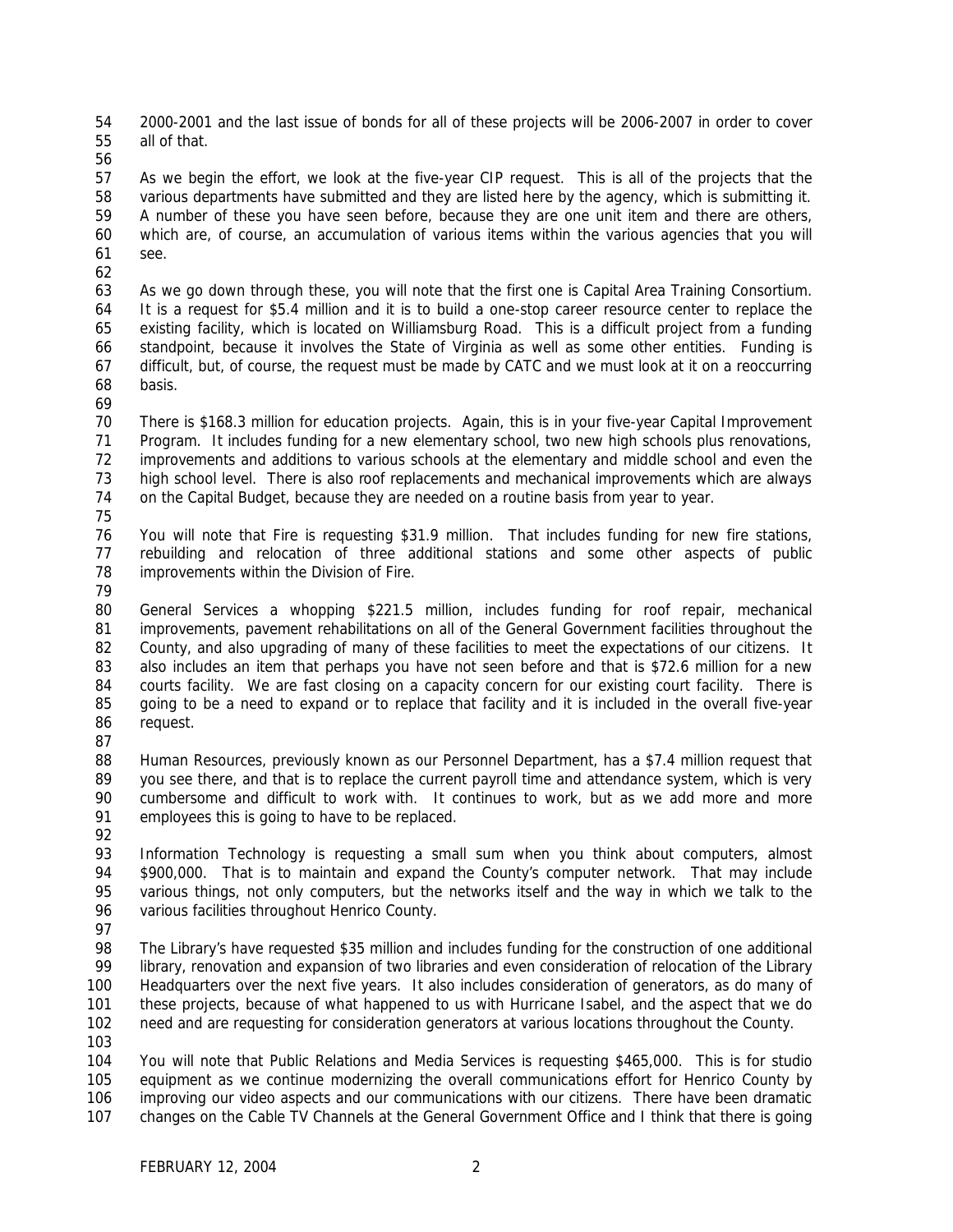to be many, many more. This request follows an overall five-year plan that was presented to the Board of Supervisors in the consultant's report a number of years ago.

 On the second slide of these projects you will notice Public Utilities, which is a landfill operation at \$4.5 million, not a glamorous effort for most of us, but a necessary effort on behalf of the citizens of the County. This money will actually close what we call Phase III and open Phase IV at our Springfield Road System. It will also provide a gas control system in order to vent gas and collect that gas at the Springfield Road facility and to make some site improvements at both the Charles City Road facility as well as the Springfield Road facility.

 One item that always appears on any Capital Request is drainage improvements throughout the County, \$36.4 million is being requested and in that effort we prioritize those drainage projects 120 throughout Henrico County.

 There is a continuation of the implementation and maintenance and upgrading of something that we have all, quite frankly, taken for granted over the years, and that is our Geographical Information System. It is a very complex technological change for Henrico County that many, many other localities come to see. It is a success and it provides us a wealth of information, some 126 of that which you all use on a routine basis. 

 Road projects totaling \$14.8 million include improvements to alleviate traffic congestion and public safety throughout the County, and, of course, Recreation is also making a request. It is \$120.1 million for projects which include improvements to existing facilities as well as consideration for the development of new parks.

 The Registrar, the last line that you see on this slide, is requesting \$4.7 million for a new voting system, which will replace the County's current punch card system. We all remember the comments and conversations about chads. We do know that under the Federal Government processes we are going to have to replace voting machines. This is a portion of that project.

 The next slide will review two of our Enterprise Funds or the actual two Enterprise Funds that we have. These are entities which collect fees for their services. They operate in essence as a private utility, although the second one is not exactly a utility. Public Utilities is requesting \$131.5 million to rehabilitate, expand and continue to modernize both the water and sewer systems of Henrico County. This goes on constantly. These types of money are needed. They are included within the funds available to the Department of Public Utilities through the fees which they receive. In addition to that, the second Enterprise Fund is the Belmont Golf Course, and they are requesting 145 \$4.6 million to provide funding to increase the number of parking spaces available at the facility, as well as to repair and replace those items that Mr. Archer destroys on a routine basis and I always 147 remind the Commissioners of that. 

149 Mr. Archer - I knew you would say that.

 Mr. Hazelett - In total, as you can see at the bottom, this slide requests over a five-year period amount to \$789 million. Of that amount, obviously, due to the funding constraints that we find ourselves in, only the most pressing needs are recommended for consideration to Capital Budget.

 The following slide shows you those particular areas in which we are requesting your consideration and will be requesting consideration by the Board of Supervisors for the FY 04-05 Proposed Capital Budget. These projects include \$38.9 million in education. This is for planning and designing of a new elementary school, one new middle school, and renovations and additions to a high school and seven elementary schools. Funding again is also included for roof replacement and mechanical improvements.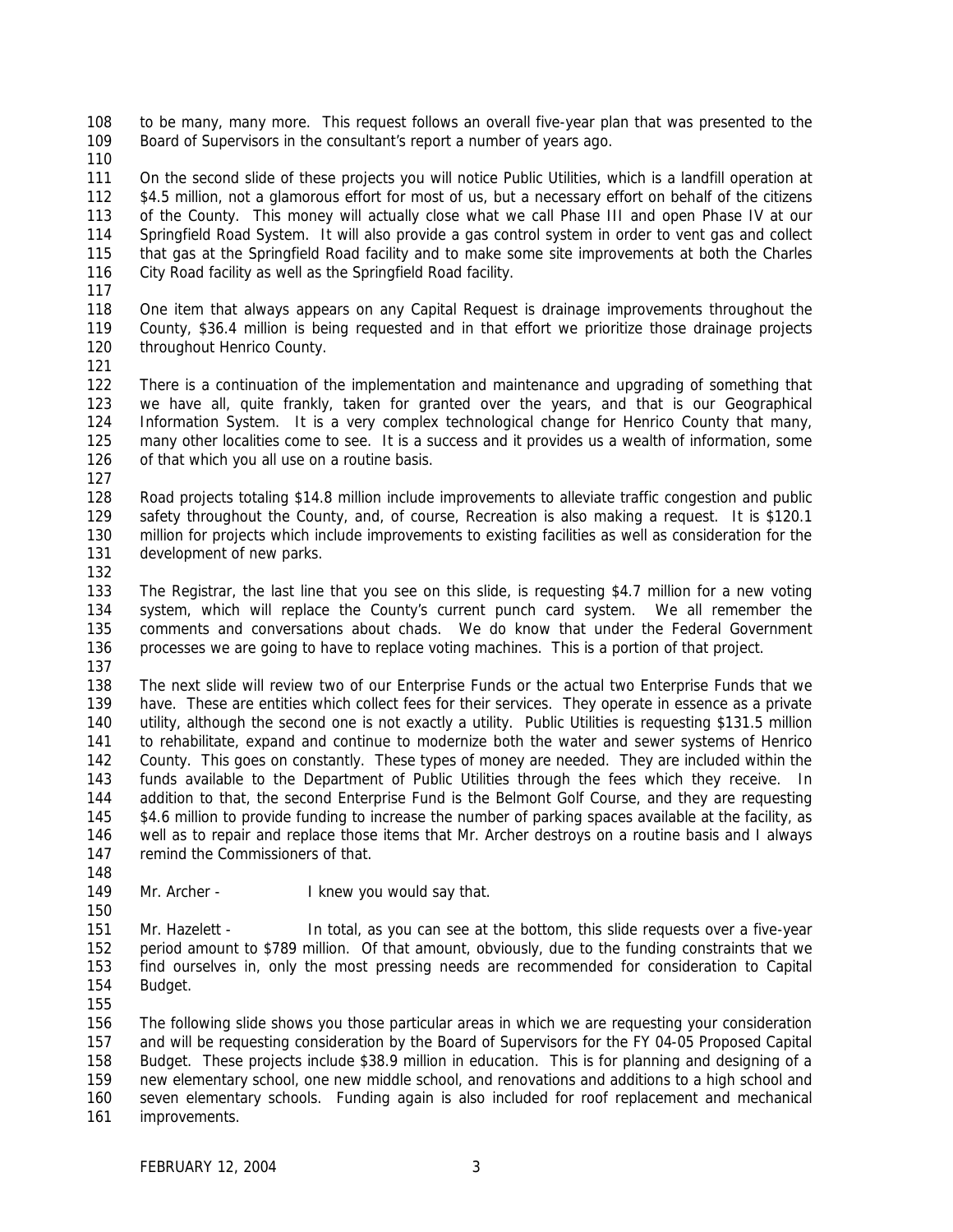Fire's funding here is \$2.9 million for construction of the new Fire Station #21, which was one of our Bond Referendum projects that is underway.

 General Services funding of \$1.1 million includes the purchase of additional generators, emergency management and an environmental project and a study to plan for a future convocation center to be located in Henrico County. Continued funding, as I indicated previously, is for roof replacement, mechanical improvements and for pavement rehabilitation at County facilities.

 There is \$125,000 included for Information Technology to provide funding to continue the necessary updating for our computer network systems throughout the County. 

 There is \$90,000 for a public library effort to provide exterior lighting for both the Fairfield and the Varina Libraries.

 There is \$200,000 in the area of Public Relations and Media Services again to continue the efforts 178 for the studio equipment in our expansion of those services.

 Landfill projects totaling \$1.5 million for the installation of the gas control system at the Springfield Road Landfill site and also site improvements at Charles City Road. We have recently or the Board of Supervisors has approved a contract for the efforts on Charles City Road and these monies are necessary to continue that operation.

 There is \$100,000 in here for the Geographical Information System. Again, the implementation, Maintenance and Upgrading of that overall effort.

 There is \$4 million for funding improvements to the County road system, including John Rolfe Parkway, Creighton Road, Charles City Road and Dabbs House Road. Three of these projects are General Obligation Bond Projects, which we continue to bring forth on schedule that we indicated 191 to our citizens.

 Recreation funding of \$3.4 million is also included as a Phase I development at the Meadowview Park and Osborne Park Improvements and also improvements to Walkerton Tavern. Again, these are three projects, which are included on our General Obligation Bond efforts.

 And again as I previously mentioned, there is \$3.5 million here for the Registrar to provide the new voting system, which will replace our existing voting machines in Henrico County. 

 And last but not least in this particular year, there is \$20.3 million for Public Utilities and that is for the continued expansion and rehabilitation of our water and sewer system. You see the proposed budget is a little over \$76 million. This slide simply depicts the types of projects. I have just ran through the projects. The total is the same. This simply categorizes the various projects into types as you see, water, sewer, technology improvements, building additions and new.

 The next slide shows the proposed funding sources. This is how we get to the point as far as the recommendation to the Capital Budget. We do believe as we close down the budgetary process on the Capital side we are able to fund these. These are the identified funding sources for that. You will see some that you don't often see. Federal Revenue, that is money that would come to us from the Federal Government in reference to voting machines by the Registrar's Office.

 You see the Water and Sewer Revenues. Those are the fees generated by the Water and Sewer efforts and you will also see funding under General Obligation Bonds for both Education and General Government. As you can see once again, this total is \$76,036,720. As a point of comparison, in the current year the Capital Budget is \$81.8 million, so this is about \$5 million less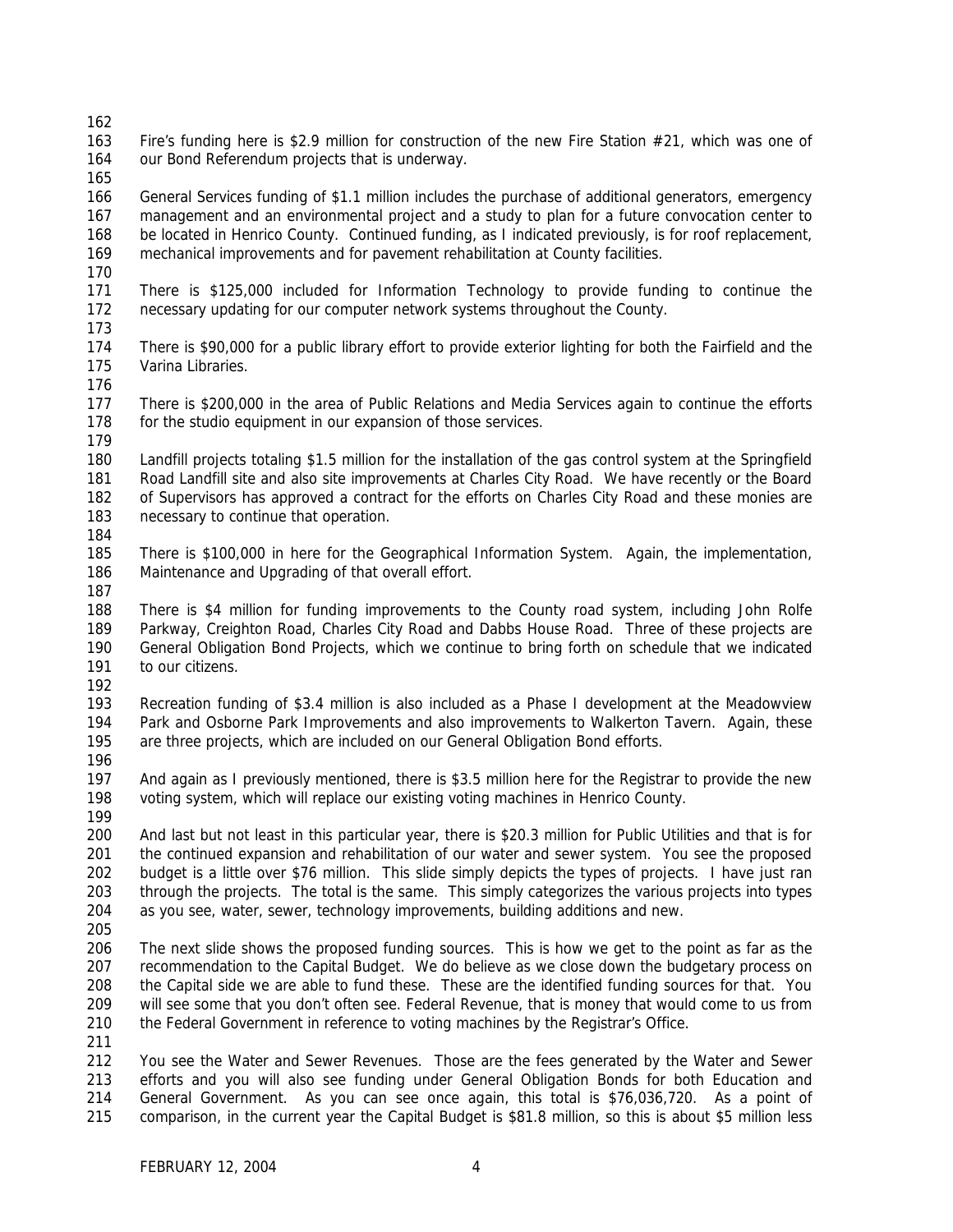at this particular point in time that is scheduled because of that five-year Capital Improvement Program that we see. Madam Chairman and members of the Planning Commission, I know this is a lot of information for you. We have previously submitted to you the proposed Capital Improvements as well as the Capital Budget for the upcoming year. We do request that you give consideration of these efforts and to recognize that we simply cannot fund all of the projects in one year. I am not sure that we will be able to fund them all in five years, but I think that we do very, very well, as can be shown by a Capital Budget of \$76 million. With that I will be glad to answer any questions. The entire staff is here to answer questions on any particular project that you may have, and if they can't answer it, we will find a way to do that before we leave.

- Mrs. Ware Thank you, Mr. Hazelett. Are there any questions for Mr. Hazelett from the Commission?
- 229 Mr. Vanarsdall Mr. Hazelett, where do we get the money for Homeland Security for the County? That doesn't all come from the State, does it?
- 

 Mr. Hazelett - No, sir. I wish we did, Mr. Vanarsdall. At this point in time, the bulk of money that we have spent, which is a little over \$6 million, if my recollection is correct, is all local funds. We have received some grants to this point in time, probably a little less than a million 235 dollars. In reference to Homeland Security, we are still looking for Henrico County's portion of those billions of dollars at the Federal level that is simply not coming down to local governments at 237 this point. It is very frustrating to us. 

Mr. Vanarsdall - Do you think it will?

241 Mr. Hazelett - Eventually it will have to, or portions of it will, and that is what we are banking on. We do have efforts where we will provide improvements under Homeland Security. Most of that will be Capital Expenditures, equipment and so forth, and that is what we have spent our money on to this point. The actual staffing that is necessary for expanded services and so forth, we have to pick up locally.

- 247 Mr. Vanarsdall Thank you.
- 249 Mr. Archer Mr. Hazelett, the CATC facility, I note the report indicates the preferred location. Has any more detail been specified for where that might be?

 Mr. Hazelett - It has not, Mr. Archer. We continue to look for different locations and actually to do it under different scenarios, whether it is leasing, whether it is building, whether it is locating it on public facilities at the Eastern Government Center. Our dilemma is trying to come up, in essence, an agreement to provide revenue for the facility. CATC is a program that is vitally needed in this community, but by the same token the funding sources are always shifting, Federal and State, and obviously as the Federal money for the actual program shifts, the needs and demands shifts, and quite frankly we are not getting a lot of support from the State of Virginia for this effort, so we are in limbo.

261 Mr. Archer - Do we own that facility in there?

Mr. Hazelett - We do own the one that they are in now. Yes, sir.

265 Mr. Archer - OK, thank you.

 Mrs. Ware - What about the new courts facility? Do you have any planned location for that? Would that be in this complex or nearby?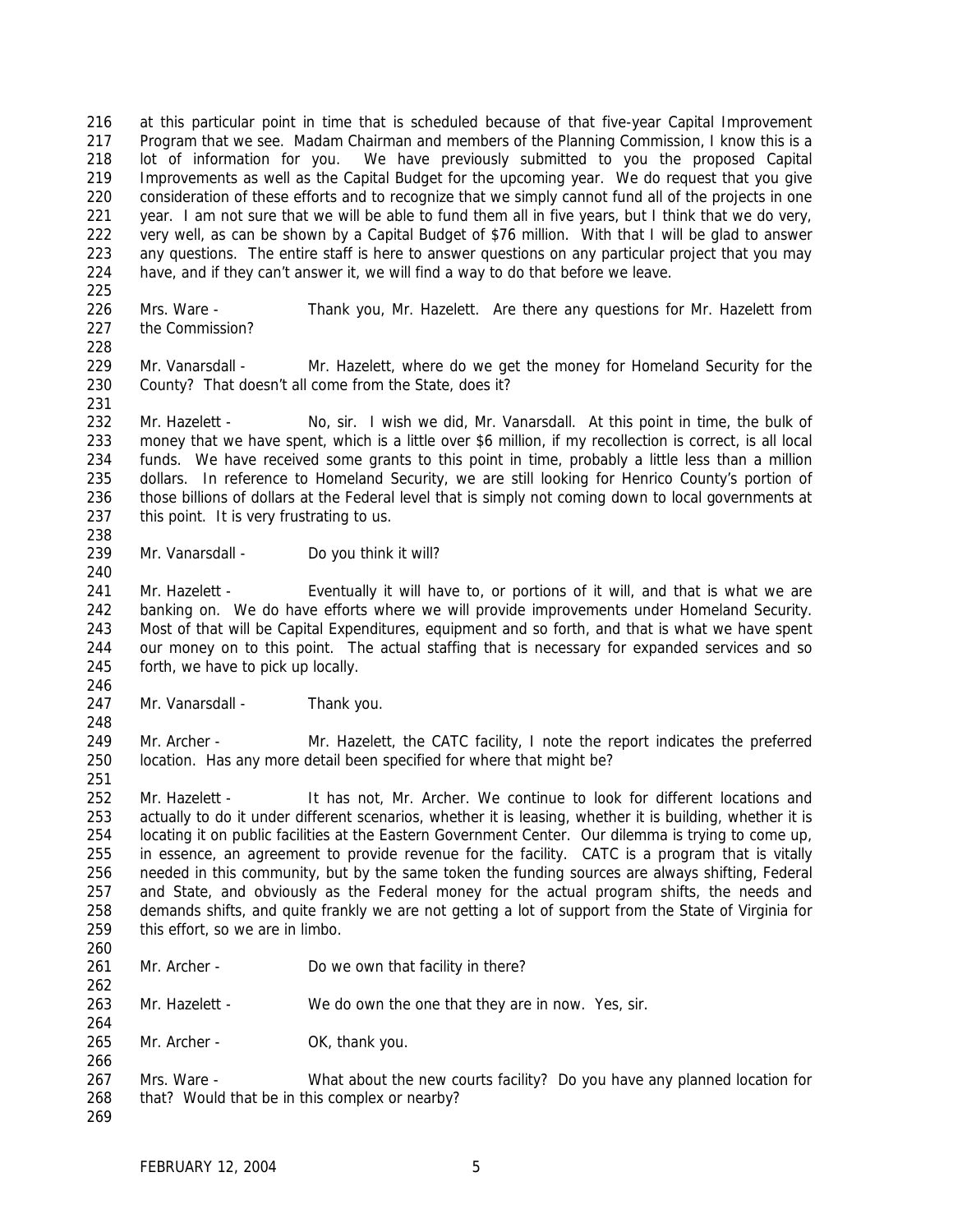Mr. Hazelett - We have had some planning studies done. We have looked at alternative locations. I would tell you that while that may change, I anticipate that the new courts facility will be across Hungary Spring Road where the proposed jail facility was going to be, just on the other side of Hungary Spring and Parham. We have owned that property for a number of years. When you look at all of the alternatives, including expansion on the existing site and the fact that it takes parking away and so forth, rather than renovate and expand into the parking lot, I believe that we will be constructing a new facility office at Hungary Spring Road. Now, a small point that we often forget because we are taking the courts facility off site, we will have to hold a referendum and have 278 the relocation approved by the citizens. That is all a part of the process we go through. 

Mrs. Ware - Thank you.

282 Mr. Silber - Mr. Manager, there are a couple of elementary school renovations listed in the Capital budget that had some large price tags associated with them. They call them renovations. Are these renovations or are they expansions of those schools, in particular, Ridge Elementary had \$4.5 million and the Laburnum Elementary renovation. I was just wondering if 286 they were expanding those schools or just renovating them?

 Mr. Hazelett - I will be happy to let the representatives from the schools speak to that. Don.

 Mr. Don Large - There is one school I believe that has an addition and I believe it is Maybeury. Ridge Elementary and you mentioned Laburnum Elementary, those are additions they are called. Maybeury, I know has an addition included with it. 

Mr. Silber - Two are additions and Maybeury is..

 Mr. Don Large - That is an addition. It is in two separate categories there, and renovations, of course. Ridge is a very old school and in addition to expansion, there will be renovation. I know that.

 Mr. Silber - There is also, I believe this is in one of the out years, but I noted that the Dumbarton Library replacement, the map that is shown in this document shows a specific location. I don't know if that is just a generalized location or a specific location, but the Planning Commission just approved, last month, Glenside Commons Office Development at that location. So there are six office buildings proposed there, at this time, so I presume that is just a general location for the replacement.

 Mr. Hazelett - That is correct. It is a general location. We, of course, would have to go through a site search as well as determination of Substantial in Accord, and I have it simply on the map location on a particularly desired vacant parcel, but where obviously no development has occurred. 

Mr. Silber - It would have been a good location for a library.

 Mr. Vanarsdall - I was going to ask that same question because of the POD we just approved last month. Thank you, Mr. Silber.

 Mr. Silber - One other comment, Mr. Manager, maybe for the benefit of the Planning Commission as well. As the Commission deals with development and large tracts of land, we often question whether we have the public facilities necessary to support that growth that is anticipated, and often we have developers come forward and probably could offer sites for various public facilities. We anticipate with the next update of the County's Comprehensive Plan, we would include an element that deals with public facility locations and siting. Do you think that that type of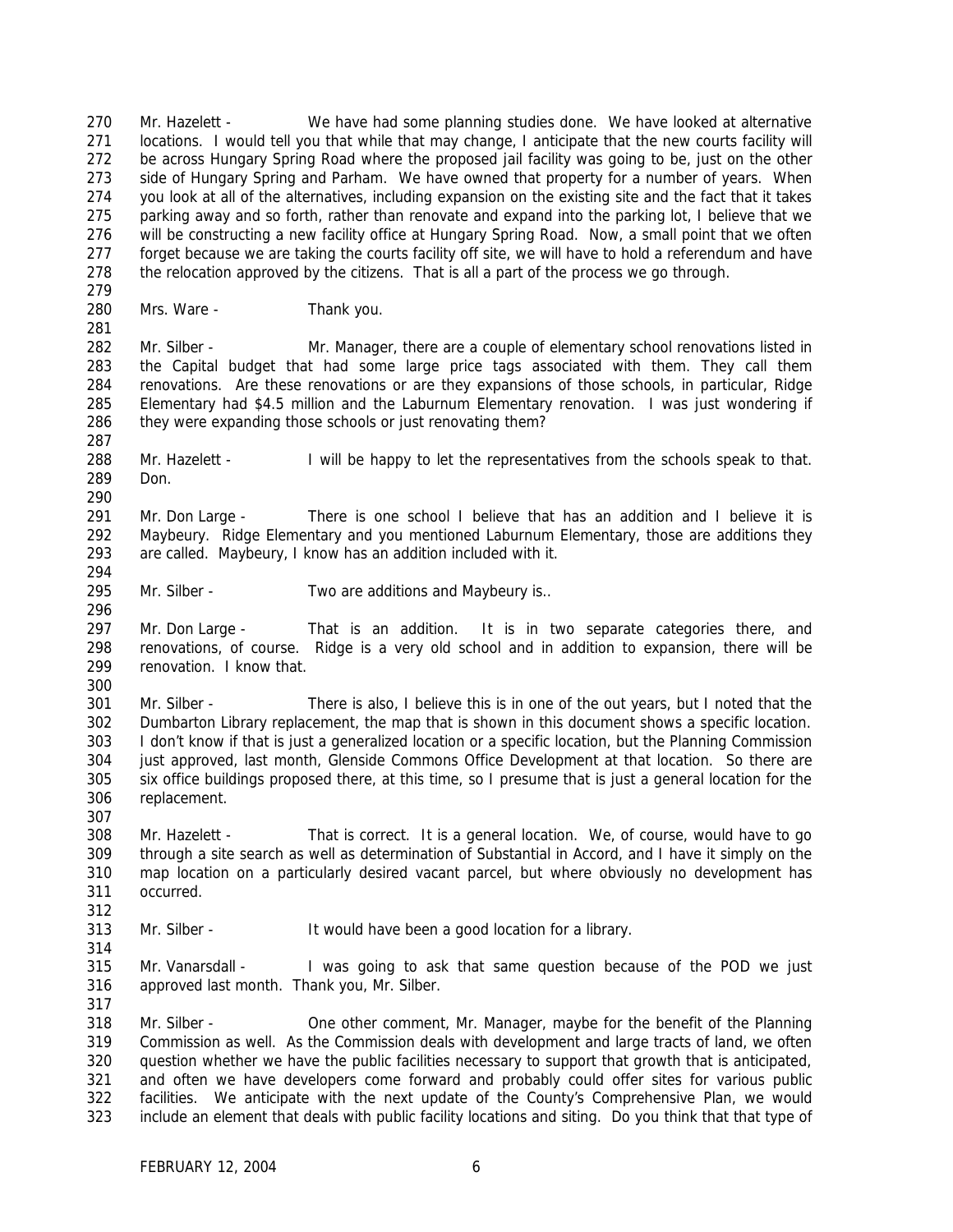effort through the Comprehensive planning process could help the County and the Planning Commission to achieve or obtain sites whereby we can locate our libraries and fire stations, etc. as development comes forward instead of the County having to purchase those locations.

 Mr. Hazelett - I think we almost have to. The rate at which portions of this County are currently developing actually put us far, far to the rear of the track, if you will. We are having to search for fire stations, library sites, as well as some school sites. And as we go through the Comprehensive Plan process, which we are going to go through starting hopefully sometime the latter part of this year, that is one item that we have to look for, and that is a better coordination process as well as establishing a real process to obtain these lands wherever we can. The price of property in Henrico County, because of the quality of development, is simply going up everywhere, and we have to do everything we can to secure these public sites and public facilities as we move forward.

 Mrs. Ware - Are there any more questions from the Commission? I have one more question and it has to do with what you mentioned about the water. Water treatment, how much pump do we maintain and I just remember during the storm this year, Isabel, losing water power and I noticed an item in here on emergency power projects, the generator system. Is that what would prevent losing water from happening again during a major storm?

 Mr. Hazelett - Yes. I reckon Isabel was a little bit difficult because the City actually lost its power at the station where we get our water currently from. In addition, we lost power at a substation or pumping station. The new plant, which hopefully Mr. Petrini ever is successful, which is an inside conversation, a new plant which we hope will open in March of this year has backup generators and we can produce water. That is not an issue. It would not produce all of the water that everyone would need during the day, but it would produce sufficient water to get us through a crisis, yes, by backup generators.

Mrs. Ware - Any more questions?

 Mr. Marshall - Mr. Manager, I have a question and maybe Public Works can answer it. Charles City Road and Laburnum Seven Hills, I think that was on the bond referendum for 2000. It is only showing \$86,000 for that project. 

 Mr. Hazelett - Eighty-six thousand dollars wouldn't quite build anything in reference to a road.

 Mr. Thompson - That is a bond project and it is going to be from a joint Federal aid and County and the \$86,000 is our 20% match for the engineering for that.

 Mr. Hazelett - Mr. Thompson refers to matches, which we get from Federal aid secondary funding. We sometimes can match 70-30, 80-20, and when we do that, of course, we only show our portion.

 Mrs. Ware - This is a public hearing, so if there is any one with questions or comments in the audience, now is the time. Then I will call for a motion. 

 Mr. Vanarsdall - Whereas the Planning Commission has completed its review of the Capital Budget together with the Five-Year Capital Improvements Program, CIP. Now, therefore, be it resolved that we, the Henrico County Planning Commission, find that the Capital Budget for Fiscal Year 2004-2005 is generally consistent with the County's Comprehensive Plan and we recommend its approval to the Board of Supervisors.

- Mr. Archer Second.
-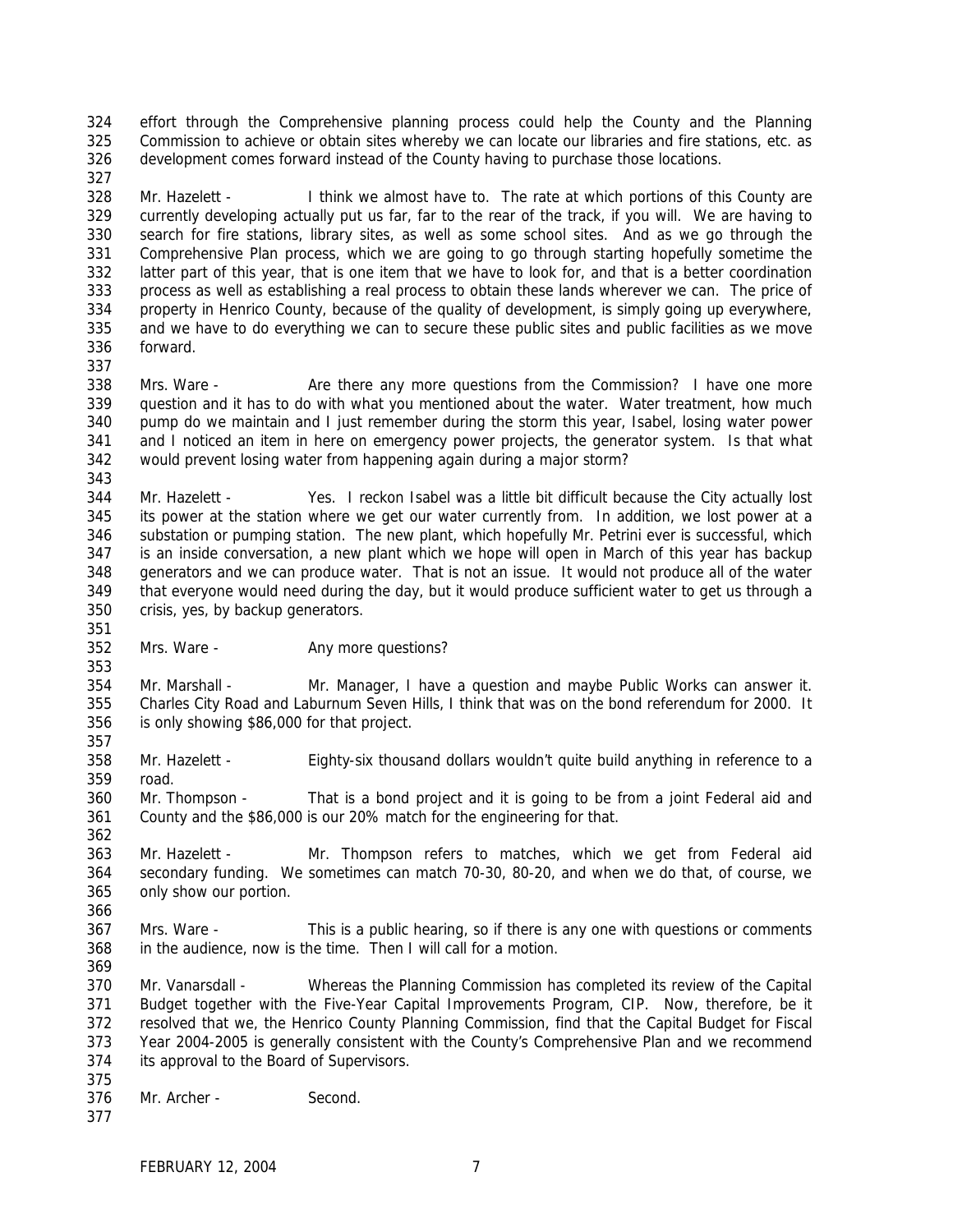Mrs. Ware - Motion made by Mr. Vanarsdall and seconded by Mr. Archer. All in favor say aye. All opposed say no. The motion passes.

381 Mr. Hazelett - Thank you.

 Mr. Silber - Well, we actually have some time on our hands, so we may want to entertain a break.

### **THE COMMISSION CONVENED AT THIS TIME FOR A BREAK.**

### **THE COMMISSION RECONVENED AT THIS TIME.**

 Mrs. Ware - Good evening. Welcome back, and for those of you who are just arriving for the rezoning portion of the meeting, before we get started I'd like to recognize a couple of members of Boy Scout Troop 799, Parker Sperry and Marshall Jones, who are here for work on one of their badges. One more has joined you? (Unintelligible) Troop 747.

I will turn the meeting over to Mr. Silber, the Secretary, now.

 Mr. Silber - Thank you, Madam Chairman. We do this evening have a fairly long agenda, however, most of the items on the agenda have been requested by the applicant for deferral, so we have a list of deferrals that staff will go through to tell us about, I believe we are down to just one or two cases at this point. So, Mr. Emerson, if you could walk us through the deferrals and withdrawals.

- 
- Mr. Emerson We are currently down from the original number of cases to one withdrawal, eight deferrals, and two cases to be heard.
- 

# *Deferred from the December 11, 2003 Meeting:*

 **C-64C-03 David Redmond for Mid-Atlantic Commercial Properties, LLC:** Request to conditionally rezone from A-1 Agricultural District to B-2C Business District (Conditional), Parcel 814-717-0480, containing 5.06 acres, located at the southwest intersection of Gay and S. Laburnum Avenues. Community retail is proposed. The use will be controlled by proffered conditions and zoning ordinance regulations. The Land Use Plan recommends Office. The site is in the Airport Safety Overlay District.

- 
- Mr. Emerson This case has been withdrawn by the applicant. That requires no action by the Commission.
- 

# *Deferred from the January 15, 2004 Meeting:*

 **C-41C-03 Don Smith:** Request to conditionally rezone from B-2C Business District (Conditional) to M-1C Light Industrial District (Conditional) and B-2C Business District (Conditional), Parcel 808-729-7538, containing 8.585 acres (M-1C – 6.496 ac.; B-2C – 2.089 ac.), located at the southeast intersection of Dabbs House and Creighton Roads. A mini-storage warehouse/self- storage facility and retail are proposed. The use will be controlled by proffered conditions and zoning ordinance regulations. The Land Use Plan recommends Commercial Concentration. The site is in the Airport Safety Overlay District.

Mr. Emerson - Don Smith has requested a deferral to the March 11, 2004 meeting.

- 428 Mrs. Ware Is there any opposition to the deferral of this case? Mr. Jernigan.
- 
- Mr. Jernigan There is no opposition and with that Madam Chairman I will move for deferral of Case C-41C-03 to March 11, 2004 by request of the applicant.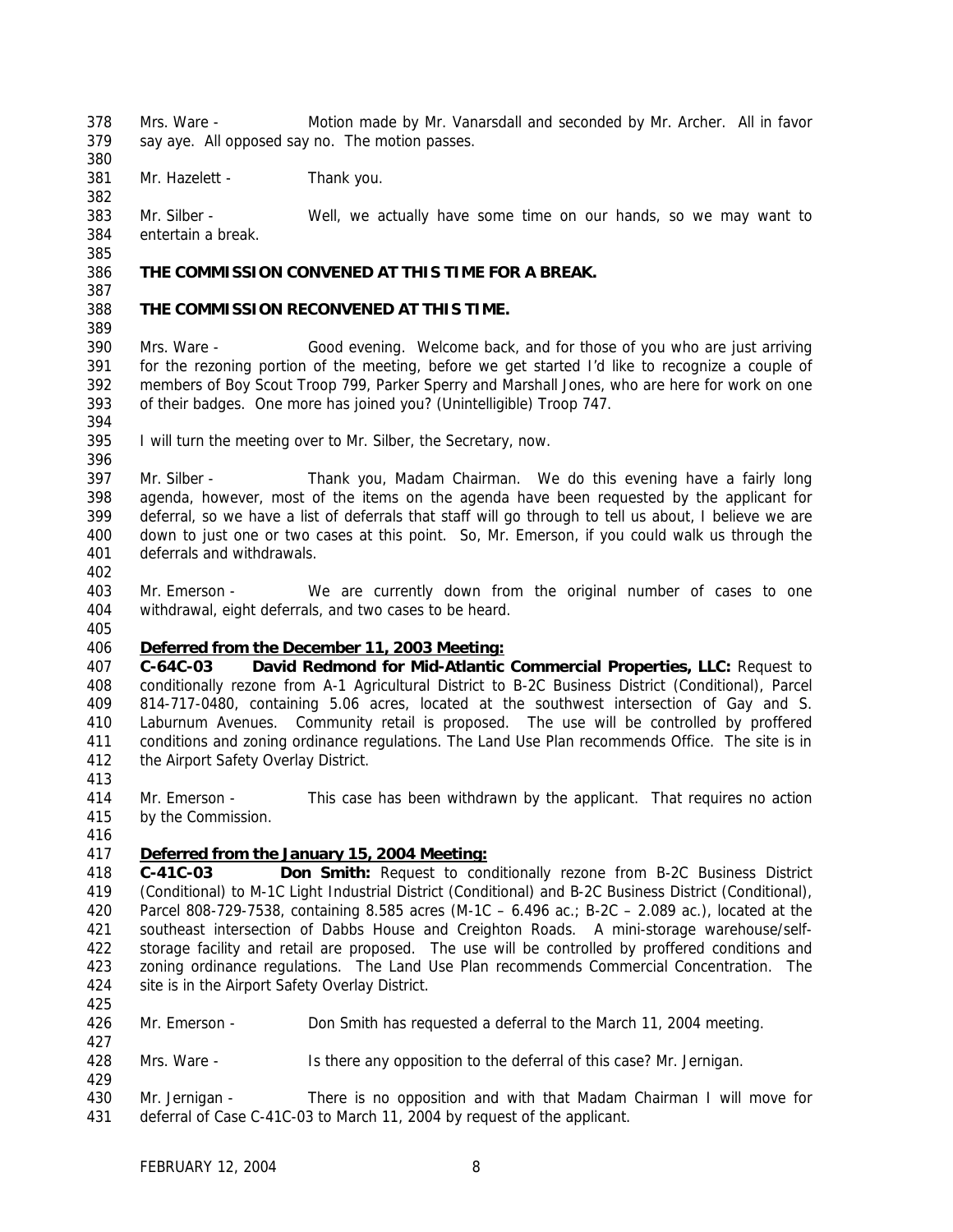- 
- Mr. Vanarsdall Second.
- 

 Mrs. Ware - Motion made by Mr. Jernigan and seconded by Mr. Vanarsdall. All in favor 436 say aye. All opposed say no. The ayes have it. The motion is passed.

- At the applicant's request, the Planning Commission deferred Case C-41C-03, Don Smith, to its March 11, 2004 meeting.
- 

 **C-6C-04 Gloria Freye for Ray Perkins:** Request to conditionally rezone from A-1 Agricultural District and C-1 Conservation District to R-2C (82.5acres) R-2AC (63.4 acres) and R-3C (30.1 acres) One Family Residence District (Conditional); R-5AC (26.9 acres) General Residence District (Conditional), and RTHC (41.036 acres) Residential Townhouse District (Conditional), Parcels 816-729-1884, 814-731-5764 and part of Parcel 817-731-6470, containing 243.936 acres, located at the northern terminus of Westover Avenue, extending northward to Creighton Road. The applicant proposes a residential community of no more than five hundred ninety-seven (597) units (320 one family lots, 79 villa lots, 96 townhouses, 102 condominiums). The R-2 District allows a minimum lot size of 18,000 square feet; the R-2A District allows a minimum lot size of 13,500 square feet; the R-5A District allows a minimum lot size of 5,625 square feet; and the maximum density in the RTH District is nine (9) units per acre. The Land Use Plan recommends Suburban Residential 1, 1.0 to 2.4 units net density per acre, Office/Service, Light Industry, and Environmental Protection Area. The site is in the Airport Safety Overlay District.

- Mr. Emerson The deferral is requested to the April 15, 2004 meeting.
- Mrs. Ware Is there any opposition to the deferral of this case? No opposition. Mr. Jernigan.
- Mr. Jernigan With that I will move for deferral of Case C-6C-04 to April 15, 2004 by request of the applicant.
- Mr. Vanarsdall Second.

 Mrs. Ware - Motion made by Mr. Jernigan and seconded by Mr. Vanarsdall. All in favor say aye. All opposed say no. The ayes have it. The motion is passed.

 At the request of the applicant, the Planning Commission deferred Case C-6C-04, Gloria Freye for Ray Perkins, to its meeting on April 15, 2004.

- **C-7C-04 Larry Horton for Anthony P. Renaldi:** Request to conditionally rezone from A-1 Agricultural District and M-1C Light Industrial District (Conditional) to R-2C (15.29 ac.) and R- 2AC (48.52 ac.) One Family Residence Districts (Conditional), Parcels 813-733-7603, 814-732-6992, 815-733-0010 and part of Parcel 815-733-2040, containing approximately 63.81 acres, located on the north line of Creighton Road approximately 360 feet east of Cedar Fork Road. The applicant proposes no more than one hundred twenty-five (125) single-family residential lots. The R-2A District allows a minimum lot size of 13,500 square feet; the R-2 District allows a minimum lot size of 18,000 square feet. The Land Use Plan recommends Office/Service. The site is in the Airport Safety Overlay District.
- Mr. Emerson - The deferral is requested to the March 11, 2004 meeting. Mrs. Ware - Is there any opposition to the deferral of this case. No opposition. Mr. Archer.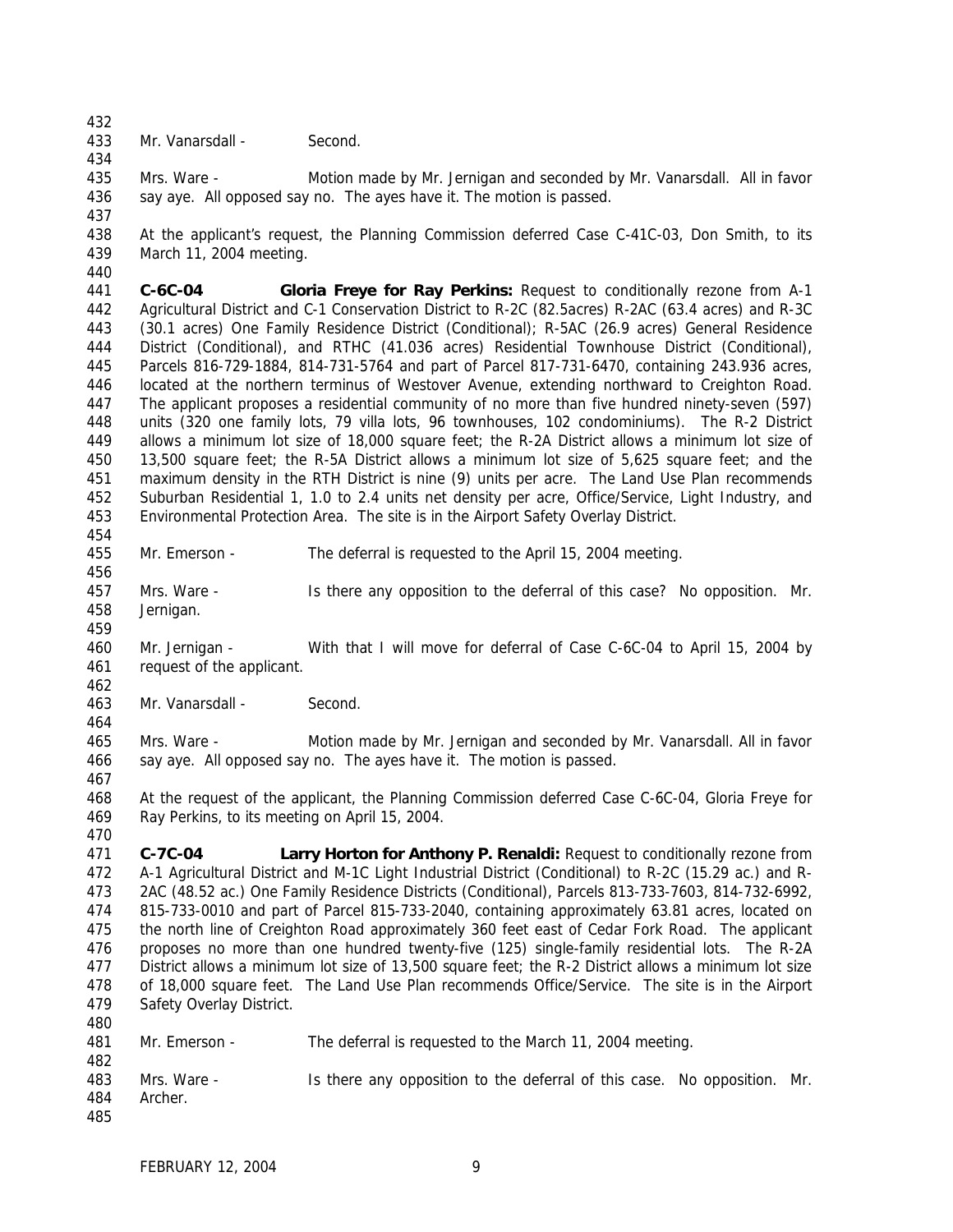Mr. Archer - Madam Chairman, at the request of the applicant, I move deferral of Case C-7C-04 to the March 11, 2004 meeting.

489 Mr. Marshall - Second.

 Mrs. Ware - Motion made by Mr. Archer and seconded by Mr. Marshall. All in favor say aye. All opposed say no. The motion passes.

 At the request of the applicant, the Planning Commission deferred Case C-7C-04, Larry Horton for Anthony P. Renaldi, to its meeting on March 11, 2004.

### *Deferred from the January 15, 2004 Meeting:*

- **C-18C-03 James W. Theobald for Commercial Net Lease Realty Services, Inc.:** Request to conditionally rezone from B-3 Business District and A-1 Agricultural District to B-2C Business District (Conditional), Parcel 741-761-8112 and part of Parcel 741-761-8532, containing approximately 2.899 acres, located at the southeast intersection of W. Broad Street (U. S. Route 250) and Three Chopt Lane. A retail use is proposed. The use will be controlled by proffered conditions and zoning ordinance regulations. The Land Use Plan recommends Office and Commercial Concentration. This site is within the West Broad Street Overlay District.
- Mr. Emerson The deferral is requested to the March 11, 2004 meeting.
- Mrs. Ware Is there any opposition to the deferral of this case? No opposition. Mr. Marshall.
- 

- Mr. Marshall Madam Chairman, I move that Case C-18C-03 be deferred until the March 11, 2004 meeting, at the request of the applicant.
- 514 Mr. Vanarsdall Second.
- Mrs. Ware Motion made by Mr. Marshall and seconded by Mr. Vanarsdall. All in favor say aye. All opposed say no. The motion passes.
- 

- At the request of the applicant, the Planning Commission deferred Case C-18C-03, James W. Theobald for Commercial Net Lease Realty Services, Inc., to its meeting on March 11, 2004.
- 

# *Deferred from the January 15, 2004 Meeting:*

 **C-51C-03 Larry D. Willis:** Request to rezone from A-1 Agricultural District and M- 1C Light Industrial District (Conditional) to B-2C Business District, Parcels 742-762-9861, 743-762- 1862 and 743-762-1538 and part of Parcel 742-762-9178, containing 4.089 acres, located at the northern terminus of Brookriver Drive and at the I64E/I295 southeast cloverleaf. Restaurants and other retail uses are proposed. The use will be controlled by proffered conditions and zoning ordinance regulations. The Land Use Plan recommends Semi Public. The site is also in the West Broad Street Overlay District.

- Mr. Emerson The deferral is requested to the March 11, 2004 meeting.
- Mrs. Ware Is there any opposition to the deferral of this case? Mr. Marshall.
- Mr. Marshall Madam Chairman, I move that Case C-51C-03 be deferred until the March 11, 2004 meeting at the applicant's request.
- Mr. Vanarsdall - Second.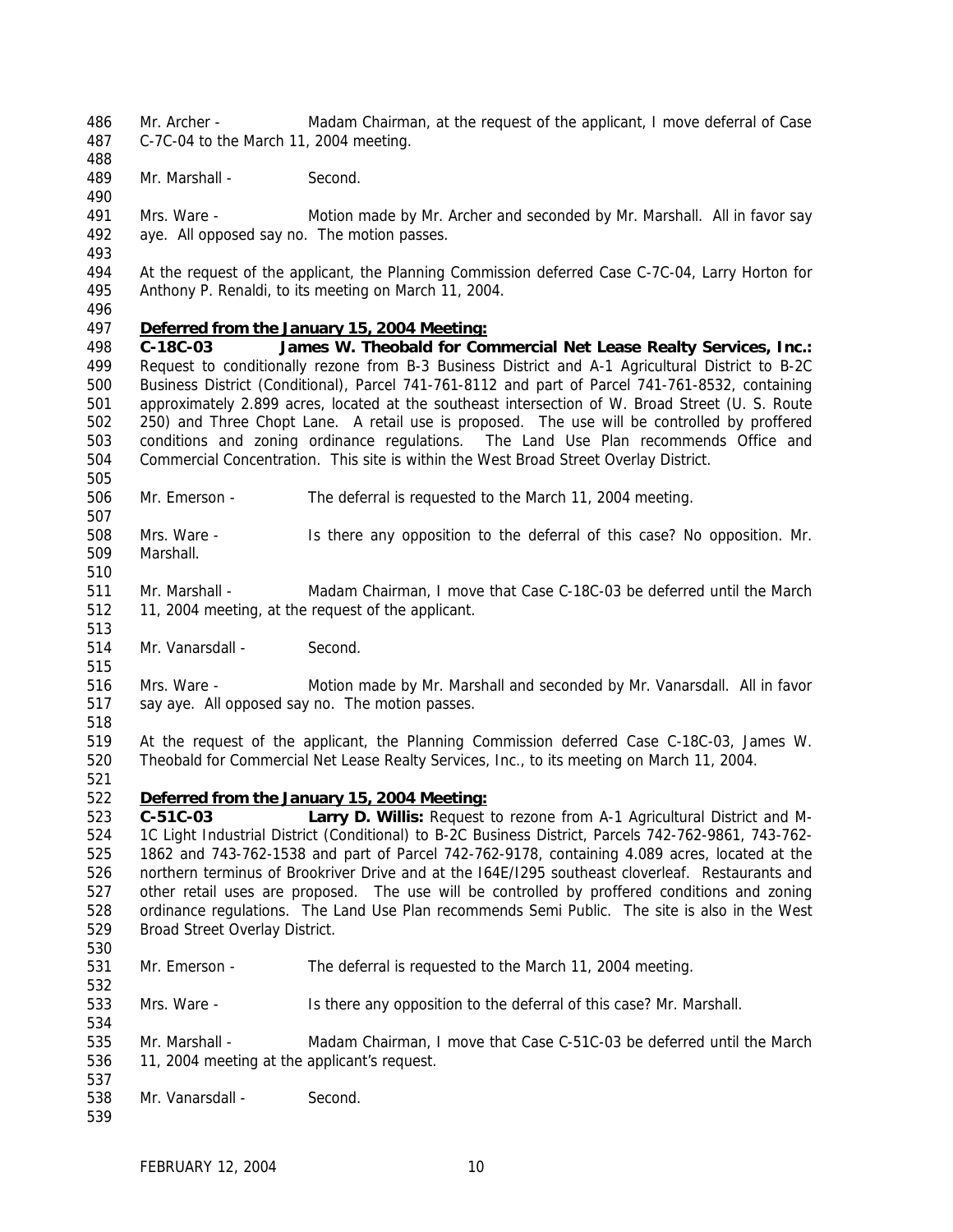Mrs. Ware - We have a motion by Mr. Marshall and a second by Mr. Vanarsdall. All in favor say aye. All opposed say no. The motion passes.

 At the request of the applicant, the Planning Commission deferred Case C-51C-03, Larry D. Willis, to its meeting on March 11, 2004.

#### *Deferred from the January 15, 2004 Meeting:*

 **C-4C-04 Bill Axselle for Forest Park Associates, L.L.C.:** Request to conditionally rezone from RTH Residential Townhouse District and O-2 Office District to B-1C Business District (Conditional) and O-2C Office District (Conditional), Parcel 758-743-7963, containing 1.815 acres (B-1C – 0.888 acre, O-2C – 0.927 acre), located at the northeast intersection of Santa Rosa and Three Chopt Roads. An office and retail center is proposed. The use will be controlled by proffered conditions and zoning ordinance regulations. The Land Use Plan recommends Office.

- Mr. Emerson The deferral is requested to the March 11, 2004 meeting.
- Mrs. Ware Is there any opposition to the deferral of this case? No opposition.
- 559 Mr. Marshall Madam Chairman, I move that Case C-4C-04 be deferred until the March 11, 2004 meeting, at the request of the applicant.
- Mr. Vanarsdall Second.
- Mrs. Ware Motion made by Mr. Marshall and second by Mr. Vanarsdall. All in favor say aye. All opposed say no. The motion passes.
- At the request of the applicant, the Planning Commission deferred Case C-4C-04, Bill Axselle for Forest Park Associates, L.L.C., to its meeting on March 11, 2004.
- 

### *Deferred from the January 15, 2004 Meeting:*

 **C-5C-04 Robert M. Atack:** Request to conditionally rezone from A-1 Agricultural District to R-5AC General Residence District (Conditional), Parcel 748-772-3954, containing approximately 4.90 acres, located on the northwest line of Opaca Lane approximately 700 feet northeast of Nuckols Road. The applicant proposes no more than twenty (20) single-family residential lots. The R-5A District allows a minimum lot size of 5,625 square feet. The Land Use Plan and the Nuckols Road/I-295 Small Area Land Use Study recommend Rural Residential, not exceeding 1.0 unit net density per acre, and Environmental Protection Area.

- Mr. Emerson The deferral is requested to the March 11, 2004 meeting.
- Mrs. Ware Is there any opposition to the deferral of this case? No opposition.
- Mr. Marshall Madam Chairman, I move that Case C-5C-04 be deferred to the March 11, 2004 meeting at the request of the applicant.
- Mr. Vanarsdall Second.
- Mrs. Ware Motion made by Mr. Marshall and seconded by Mr. Vanarsdall. All in favor say aye. All opposed say no. The motion passes.
- At the request of the applicant, the Planning Commission deferred Case C-5C-04, Robert M. Atack, to its meeting on March 11, 2004.
-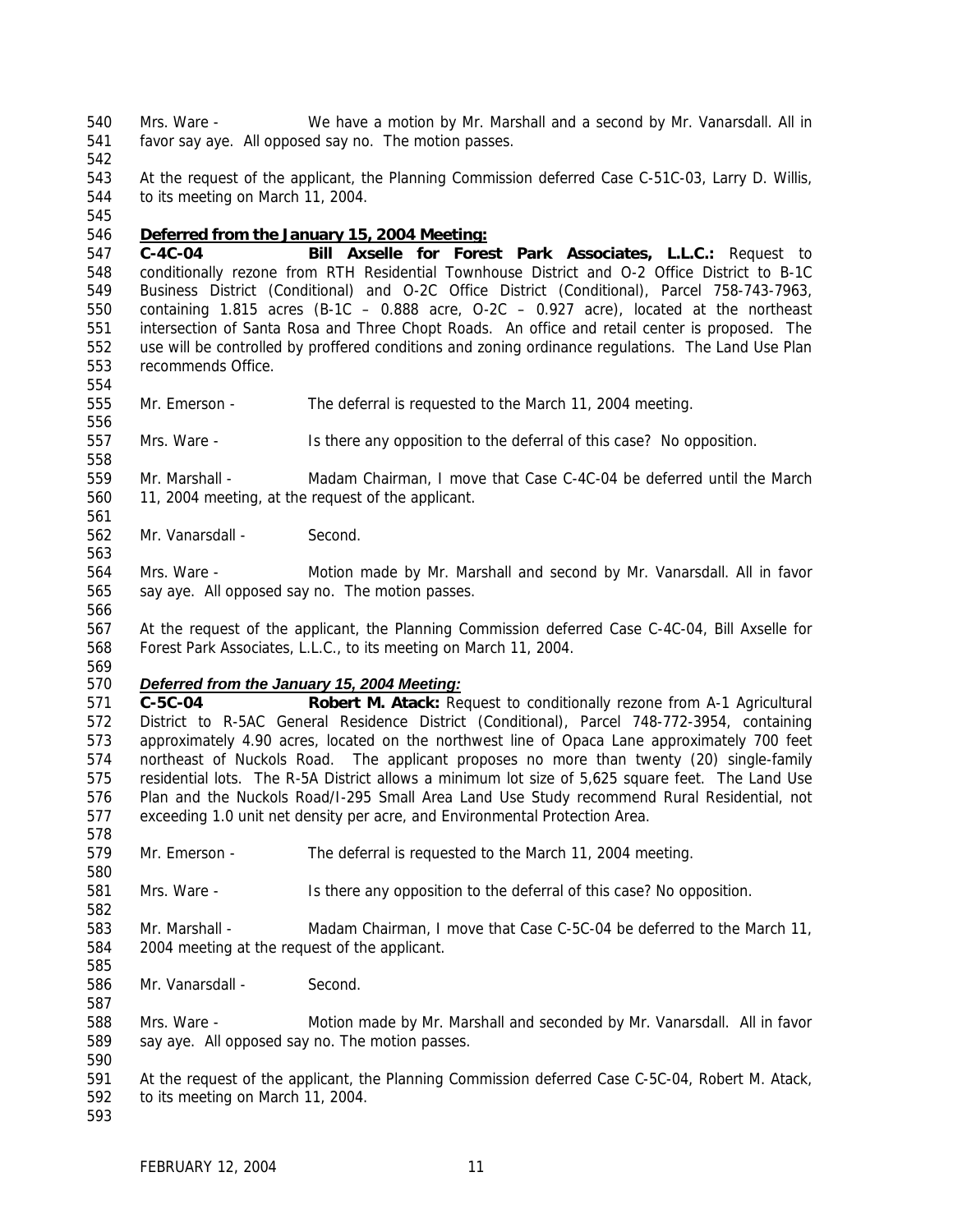**C-10C-04 James Theobald for Ukrop's Super Market, Inc.:** Request to conditionally rezone from B-2C Business District (Conditional) and O/SC Office Service District (Conditional) to B-2C Business District (Conditional), Parcels 746-773-8345 and 747-773-2781, containing approximately 14.943 acres, located on the east line of Nuckols Road between Twin Hickory Road and Wyndham Forest Drive. A grocery store and other retail uses are proposed. The use will be controlled by proffered conditions and zoning ordinance regulations. The Land Use Plan recommends Commercial Concentration, Office/Service and Environmental Protection Area.

- Mr. Emerson The deferral is requested to the February 25, 2004 meeting.
- Mrs. Ware Is there any opposition to the deferral of this case? No opposition. Mr. Marshall.
- 

- Mr. Marshall Madam Chairman, I move that Case C-10C-04 be deferred to the February 25, 2004 meeting, at the request of the applicant.
- Mr. Vanarsdall Second.

 Mrs. Ware - Motion made by Mr. Marshall and seconded by Mr. Vanarsdall. All in favor say aye. All opposed say no. The motion passes, and I have been asked to mention that some here might wish to speak with the applicant and he will be available in the lobby to talk with you and answer questions.

 At the applicant's request, the Planning Commission deferred Case C-10C-04, James Theobald for Ukrop's Super Market, Inc., to its meeting on February 25, 2004.

 Mr. Emerson - Madam Chairman, that completes the withdrawals and deferrals that we have for tonight unless the Commission has anything that they wish to add.

 Mrs. Ware - Yes. I would like to add a case to the list of deferrals, C-25C-03. There are still several outstanding proffer issues that still need to be discussed and worked out concerning this case. Therefore, I am asking, at my request, for a two-week deferral to the POD meeting at the end of this month in order to work on those issues. It will still keep this case on the same track with the Board of Supervisors, but hopefully the remaining issues that are still critical to this case can be discussed in that time period.

- 
- *Deferred from the January 15, 2004 Meeting:*

 **C-25C-03 Henry L. Wilton for Wilton Companies LLC:** Request to conditionally rezone from O-3C Office District (Conditional) to B-2C Business District (Conditional), part of Parcel 737- 751-4601, containing 3.9 acres, located at the northeast intersection of Ridgefield Parkway and John Rolfe Parkway right-of-way. Retail uses are proposed. The use will be controlled by proffered conditions and zoning ordinance regulations. The Land Use Plan recommends Office. 

- Mr. Emerson If I understand you correctly, you wish to defer it to the February 25, 2004 meeting.
- 
- Mrs. Ware That is correct. That is the morning meeting. Is there any opposition to the deferral of this case? There is opposition.

 Mr. Johnson - Madam Chairman and members of the Commission, my name is Rich Johnson. I am president of the Wilton Companies. There are some complicated proffers. We have been working on this for many months. We feel like we have progressed as far as we are able to. There have been many, many concessions made. We have a number of citizens here tonight that have come out after many false starts and we feel like we have gotten this far and for better or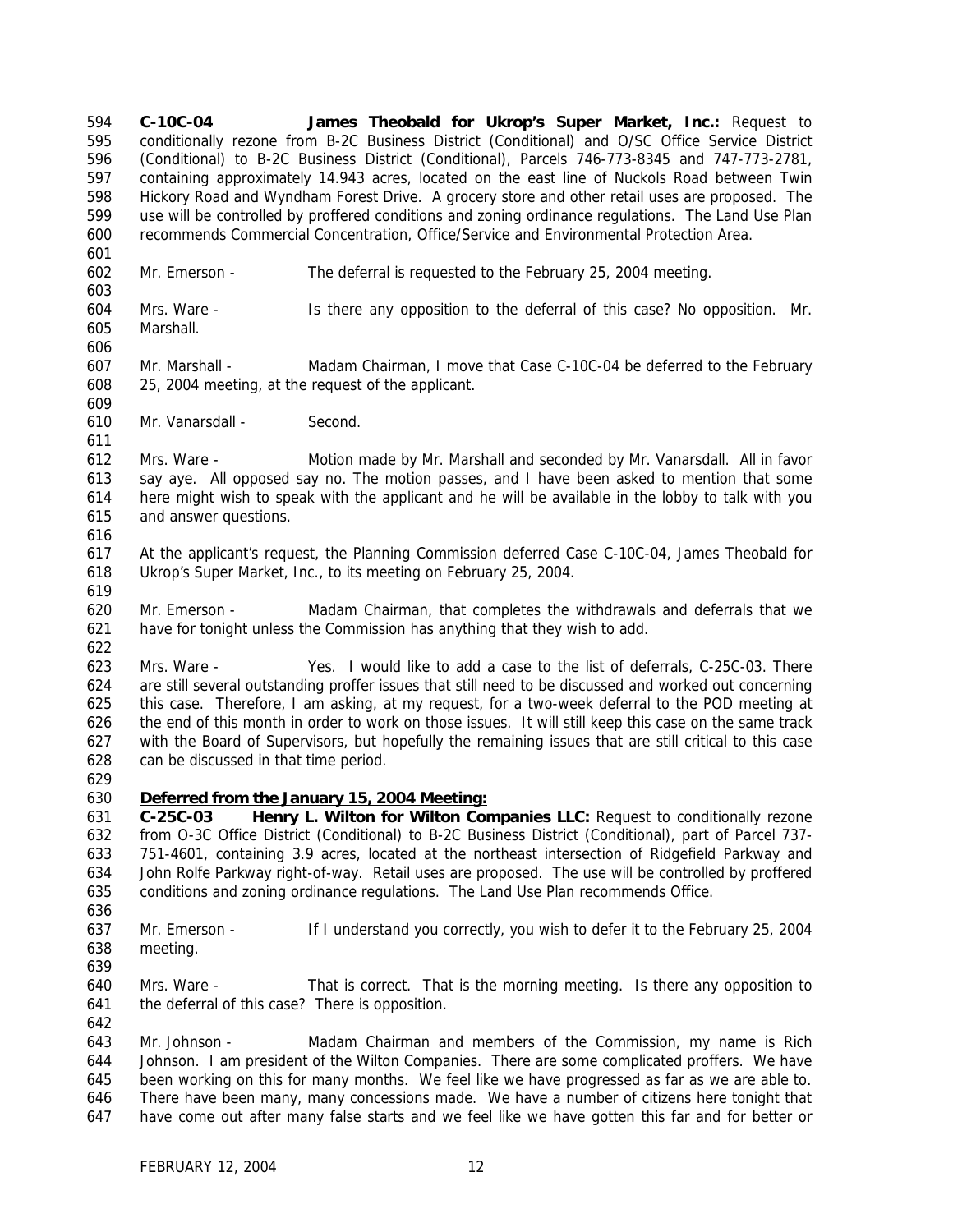worse, we would like to be heard tonight. We respectfully request that you do that, particularly in deference to the fact that we have a number of citizens here that have come out tonight and would like to address this issue as well.

 Mrs. Ware - I appreciate the fact that you have all come out for this case, and I am sure you would return again in two weeks to do the same, but there are other issues involved with this case and the responsibilities I have to the people in the surrounding areas as well, and those issues also need to be addressed, and I think some of them can be addressed much more so than they are at this point. So I do want to continue to defer this case for two weeks.

 Mr. Vanarsdall - Mr. Johnson, you have to remember that the first deferment on this case was June 12, 2003, so I agree with Mrs. Ware.

Mr. Johnson - That is all the more reason we'd like to be heard tonight.

 Mr. Vanarsdall - I don't blame you for that, but what I am saying is you don't need to rush through it tonight and the Commissioner in the district would prefer not to hear the case.

Mrs. Ware - Thank you. Could you state your name, please.

Mr. Greenwood - My name is Rick Greenwood.

670 Mrs. Ware - Are you speaking to the deferral, sir?

672 Mr. Greenwood - I am speaking to the deferral. For my own curiosity and perhaps the curiosity of others who have come out tonight, if some bullet point statement could be made as to the areas that still need to be addressed.

 Mrs. Ware - Yes. There is the issue of maximum square footage, architectural elevations, and hours of operation.

Mr. Greenwood - OK. Thank you very much.

 Mr. Vanarsdall - The applicant knew this coming into tonight's meeting. The applicant knew what needed to be done in order to hear it tonight.

Mrs. Ware - What issues were still outstanding, OK. At this time…

 Mr. Vanarsdall - I don't think we need to hear anything else. She has already made the motion. We have seconded it. Have we voted on it? Let's vote on it.

Mrs. Ware - I move for the deferral of C-25C-03 at the Commissioner's request.

Mr. Vanarsdall - Second.

 Mrs. Ware - Motion made by Mrs. Ware and seconded by Mr. Vanarsdall. All in favor say aye. All opposed say no. The motion passes.

 The Planning Commission deferred Case C-25C-03, Henry L. Wilton for Wilton Companies LLC to its meeting on February 25, 2004.

699 Mr. Silber - This meeting will be on the  $25<sup>th</sup>$  of February. It is during the day. It is 9:00 a.m. We will be sending notices out again to notify those that surround the property. Same location.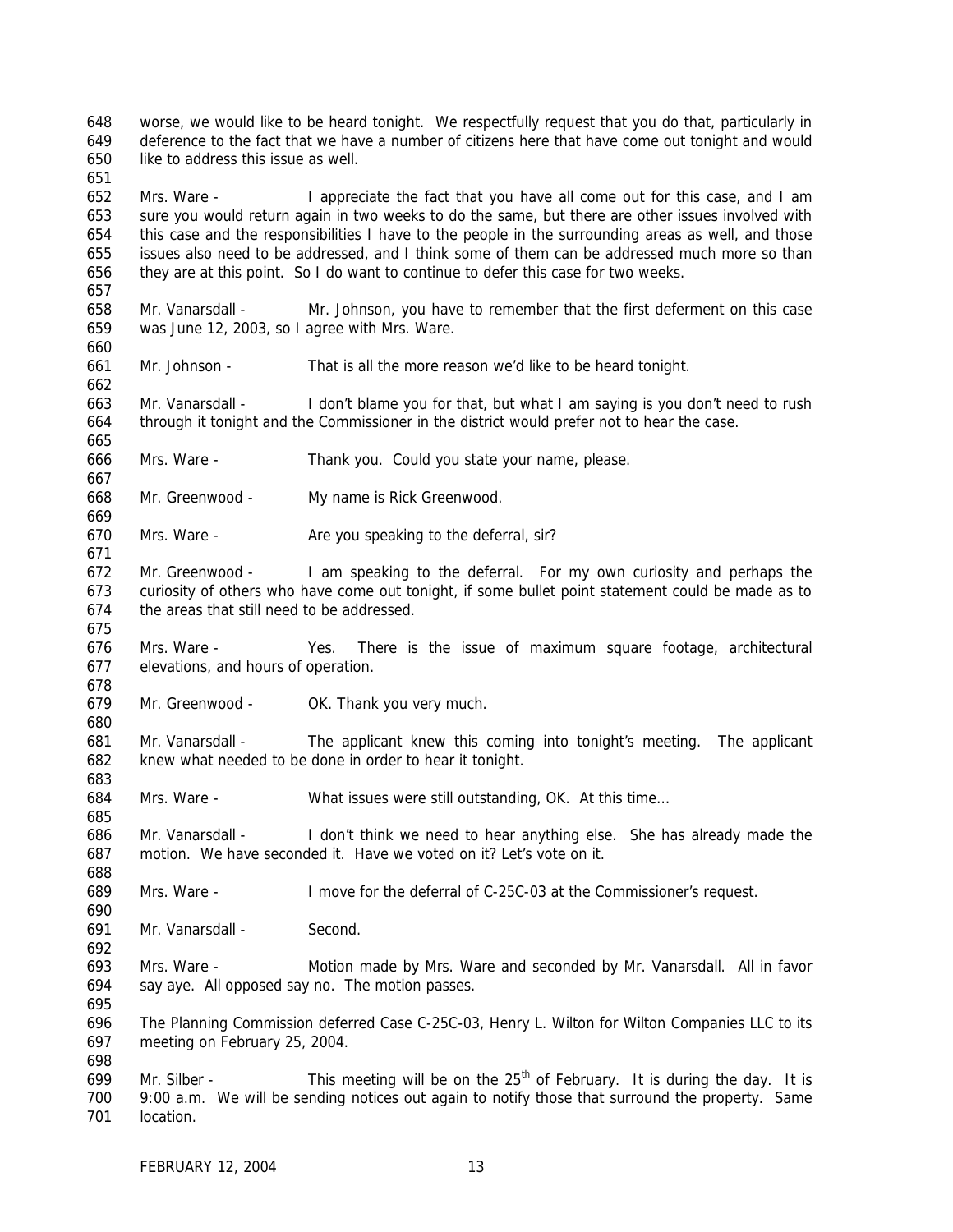| 702        |                                                                                                                                                                                                        |  |  |  |  |  |  |
|------------|--------------------------------------------------------------------------------------------------------------------------------------------------------------------------------------------------------|--|--|--|--|--|--|
| 703<br>704 | Mr. Silber -<br>Any more deferrals from Commission members?                                                                                                                                            |  |  |  |  |  |  |
| 705        | Deferred from the January 15, 2004 Meeting:                                                                                                                                                            |  |  |  |  |  |  |
| 706        | Laraine Isaac for Alan Braun: Request to conditionally rezone from A-1<br>$C-74C-03$                                                                                                                   |  |  |  |  |  |  |
| 707<br>708 | Agricultural District to R-5AC General Residence District (Conditional), Parcels 805-692-4564 and<br>806-692-0994, containing 54.073 acres, located along the north line of I-895 and at the southwest |  |  |  |  |  |  |
| 709        | intersection of Burning Tree Road and I-895/S. Laburnum Avenue Extension. No more than one                                                                                                             |  |  |  |  |  |  |
| 710        | hundred seventy (170) age-restricted residential lots are proposed. The R-5A District allows a                                                                                                         |  |  |  |  |  |  |
| 711        | minimum lot size of 5,625 square feet. The Land Use Plan recommends Suburban Residential 1, 1.0                                                                                                        |  |  |  |  |  |  |
| 712<br>713 | to 2.4 units net density per acre.                                                                                                                                                                     |  |  |  |  |  |  |
| 714        | Mrs. Ware -<br>Is there any opposition to this case? We have opposition. Mr. Bittner.                                                                                                                  |  |  |  |  |  |  |
| 715        |                                                                                                                                                                                                        |  |  |  |  |  |  |
| 716        | Mr. Bittner -<br>Thank you, Mrs. Ware.                                                                                                                                                                 |  |  |  |  |  |  |
| 717        |                                                                                                                                                                                                        |  |  |  |  |  |  |
| 718        | The property is designated Suburban Residential 1 on the 2010 Land Use Plan with a recommended                                                                                                         |  |  |  |  |  |  |
| 719<br>720 | density of 1.0-2.4 units per acre. Major proffers submitted with this application include:                                                                                                             |  |  |  |  |  |  |
| 721<br>722 | Housing restricted to older persons as defined under the Virginia Fair Housing Law.<br>$\bullet$<br>Sidewalks on both sides of the streets.<br>$\bullet$                                               |  |  |  |  |  |  |
| 723        | A minimum finished floor area of 1,200 square feet, with 1,400 square feet for units over<br>$\bullet$                                                                                                 |  |  |  |  |  |  |
| 724        | two bedrooms.                                                                                                                                                                                          |  |  |  |  |  |  |
| 725        | Two-car garages with each home. We do have some elevations which are unproffered,<br>$\bullet$                                                                                                         |  |  |  |  |  |  |
| 726        | but the applicant has submitted them for what they are intending to build in here.                                                                                                                     |  |  |  |  |  |  |
| 727        | A front porch or outside seating area for each unit.<br>$\bullet$                                                                                                                                      |  |  |  |  |  |  |
| 728        | Exterior construction of brick, vinyl, hardiplank, dryvit or stone, with thirty-three (33%)<br>$\bullet$                                                                                               |  |  |  |  |  |  |
| 729        | percent of the units to have partial or all brick fronts; and                                                                                                                                          |  |  |  |  |  |  |
| 730        | Provision of a community center with a pool, outdoor pavilion, and walking trail.<br>$\bullet$                                                                                                         |  |  |  |  |  |  |
| 731        |                                                                                                                                                                                                        |  |  |  |  |  |  |
| 732        | The applicant has also slightly revised Proffer $#13$ , and hopefully the new proffers have been                                                                                                       |  |  |  |  |  |  |
| 733<br>734 | handed out to you. The applicant has simply removed the requirement for concealed-source<br>lighting to allow the possibility of using decorative or ornamental style lighting fixtures. So long as    |  |  |  |  |  |  |
| 735        | any glare from lighting on-site is limited, staff has no objection to this change.                                                                                                                     |  |  |  |  |  |  |
| 736        |                                                                                                                                                                                                        |  |  |  |  |  |  |
| 737        | Although the proffers contain some positive features, staff still has a number of concerns, including                                                                                                  |  |  |  |  |  |  |
| 738        | the following:                                                                                                                                                                                         |  |  |  |  |  |  |
| 739        |                                                                                                                                                                                                        |  |  |  |  |  |  |
| 740        | The proposed density of 3.14 units per acre is substantially more than the maximum<br>$\bullet$                                                                                                        |  |  |  |  |  |  |
| 741        | density of 2.4 units per acre recommended by the 2010 Plan.                                                                                                                                            |  |  |  |  |  |  |
| 742        | Staff is concerned about the design of the site and would prefer to see more land set aside<br>$\bullet$                                                                                               |  |  |  |  |  |  |
| 743        | for open space. For your reference, we do have the preliminary layout here that the                                                                                                                    |  |  |  |  |  |  |
| 744        | applicant is looking to do. Burning Tree Road is on the top side of this diagram.                                                                                                                      |  |  |  |  |  |  |
| 745        | Staff suggests a minimum lot width of 65 feet, which would allow for greater flexibility in<br>$\bullet$                                                                                               |  |  |  |  |  |  |
| 746        | home design and garage orientation.                                                                                                                                                                    |  |  |  |  |  |  |
| 747        | Greater use of brick is also encouraged. Staff suggests at least one-third brick on all units,<br>$\bullet$                                                                                            |  |  |  |  |  |  |
| 748<br>749 | as compared to the current proffer of one-third of the units to have at least a partial brick<br>front.                                                                                                |  |  |  |  |  |  |
| 750        | Sound proofing or an additional setback should be considered for homes adjacent to 895<br>$\bullet$                                                                                                    |  |  |  |  |  |  |
| 751        | and its Laburnum Avenue connector; and                                                                                                                                                                 |  |  |  |  |  |  |
| 752        | The Department of Recreation and Parks has recommended preserving the on-site 1880's<br>$\bullet$                                                                                                      |  |  |  |  |  |  |
| 753        | Redwood-Reed Farmhouse, perhaps for use as the clubhouse.                                                                                                                                              |  |  |  |  |  |  |
|            |                                                                                                                                                                                                        |  |  |  |  |  |  |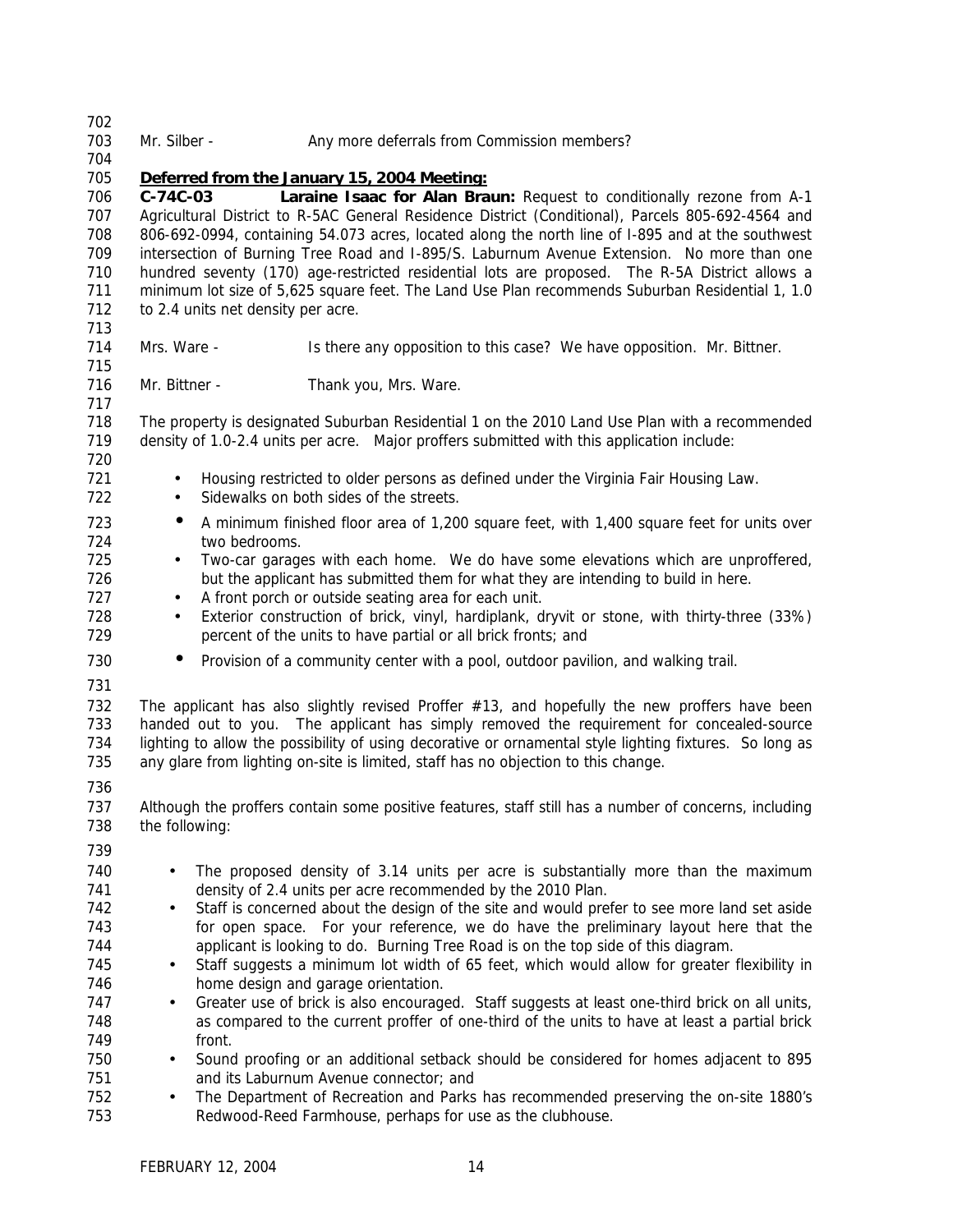- For your reference, we have also handed out a letter from the Varina Beautification Committee listing several comments they have on this application.
- If the applicant could address the issues presented tonight, staff could be more supportive of this request. This concludes my presentation. I would be happy to try to answer any questions you may have.
- 
- 762 Mrs. Ware Are there any questions for Mr. Bittner from the Commission?
- 764 Mr. Jernigan I will wait until I hear everybody.
- Mrs. Ware OK. Can we hear from the applicant, please? You have 10 minutes and there is opposition. Would you like to save some time for rebuttal?
- 

769 Ms. Isaac - Four minutes. My name is Laraine Isaac with Engineering Designs Associates. I'd like to address the density first. The land use plan does not specifically recommend sites for age-restricted housing. We have redesigned the site to revise 3.07 units per acre. If in order to make this project financially feasible the higher density is going to have to be provided on the site. The subject of the existing house has come up several times. The house is beyond repair. To use the house, not only would it have to be improved, it would also have to be brought up to ADA Standards. It is financially not possible. However, there is conversation about donating the house to have it removed and reconstructed at another location. Those conversations will continue.

 We have redesigned the site providing shorter streets, making it a little more in human scale. The houses have been redesigned. These houses were designed specifically for this development and the designs express the developer's desire to have a village look by offering a selection of designs that all look together.

 There have been several discussions today and we'd like to add a proffer that we would proffer floor plans and elevations and we would also like some flexibility to offer other designs, so we would like to offer a proffer and we may need to work with staff on this, that the building designs would be in substantial conformance with plans prepared that we have added to the case, unless otherwise approved during the plan of development or subdivision process, giving some assurance of what we will be doing.

 We also, prior to this meeting, just prior to this meeting, we have agreed to pursue the side and rear-loading garages. We will see if we can come up with a design and still be able to provide that on a 60-foot lot. There will be an overall lighting and landscaping plan. We are providing sidewalks. Every dwelling will have a two-car garage and the amenities include a community center, pavilion and swimming pool.

 Each request for zoning for age-restricted housing must be judged on its own merits. Varina needs this kind of development and I believe this request sets a high standard for other developments in 799 the future. I will be happy to answer any questions. 

- 801 Mrs. Ware Are the pictures that we have in our staff report the ones that you are now proffering? Ms. Isaac - I don't know. Let me see.
- 806 Mrs. Ware That is it? OK. Thank you.
-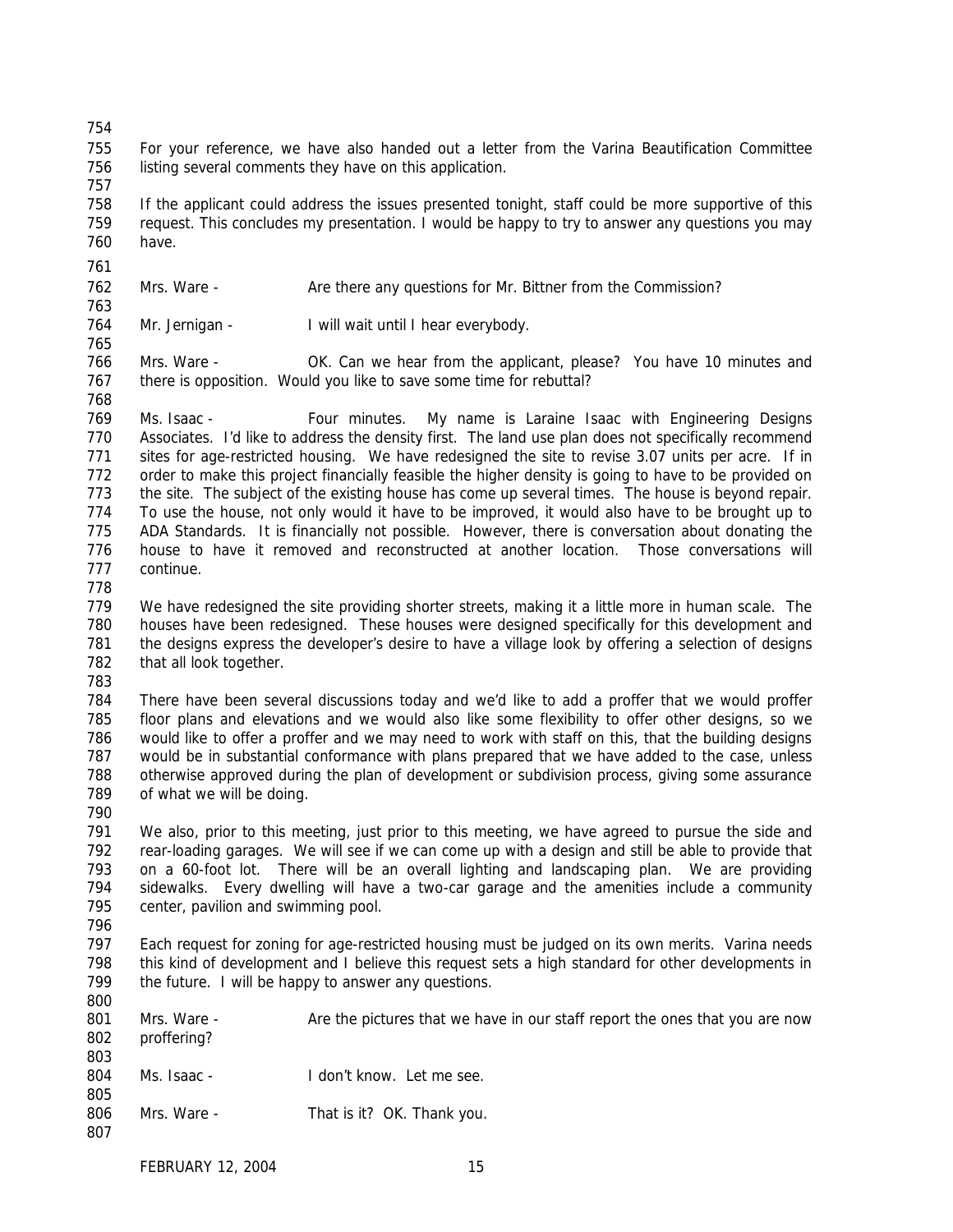808 Mr. Jernigan - Laraine, as Alan and I discussed today, the elevations that you have here 809 that were recently drawn, that you are proffering those, but I also discussed with Alan that the 810 elevations that they had shown me before that they picked up from Legacy in Hanover, we had 811 discussed that they may proffer those, too, not necessarily going to use those, but if they have the 812 flexibility of using a little bigger house, then they would fall in to comply with what you have here. 813 814 Ms. Isaac - I am leery of proffering those by name. I don't know... 815 816 Mr. Jernigan - Well, the designs. 817 818 Ms. Isaac - If we have a proffer that says, "We are going to proffer these but we can 819 give you something else that you have to specifically approve." And if that language works with 820 what we have kind of all agreed to... 821 822 Mr. Jernigan - With approval of the Planning Commission. 823 824 Ms. Isaac - Right. And that way if another product came up, we could use that, too. 825 826 Mr. Jernigan - Now, in our discussion previously, you are going to look into the fact, and 827 I don't know that I mentioned side-load. I think I was talking about rear-load, because I am not 828 sure that we will have enough room unless you are talking about for the corner lot. 829 830 Ms. Isaac - Corner lots we can, I think that is the obvious place to put a side-load in. 831 832 Mr. Jernigan - But Mr. Nelson had discussed with me two or three times about the side-833 load garages, which are in those homes that are in Williamsburg. But those homes are not exactly 834 the same. That is not an age-restricted community. That is a full subdivision. Those lots in there 835 are from  $\frac{1}{4}$  of an acre to two acres, and they have a little more room for a side-load garage. What 836 I wanted to look was, would he entertain the possibility of flipping the house and putting the 837 garage on the back and having the drive way come around and circle up around the back of the 838 house. 839 840 Ms. Isaac - The developer is willing to pursue that and look into it and see what we 841 can provide. 842 843 Mr. Jernigan - OK, and on the Civil War house, the Redwood House, I think Russ has said 844 that he is willing to, as he said in the meeting the other day, he will donate that house and give 845 them \$5,000 to help them along. I remember that. And then he said he would be willing to look 846 into replacing that house with a Colonial style structure made out of white brick as long as they 847 didn't get beat up by ADA. 848 849 Ms. Isaac - Right. The clubhouse has not been designed yet and so based upon the 850 meeting that we had, they are going to pursue looking into replicating some of the elements of that 851 house. 852 853 Mr. Jernigan - Can you all have that straight before this gets passed tonight? Can you 854 have that straight before it goes to Mr. Donati? 855 856 Ms. Isaac - Yes, I think we should be able to have something to add to the case. 857 858 Mr. Jernigan - OK. That is all I had. Thank you. 859 860 Ms. Isaac - Any other questions? 861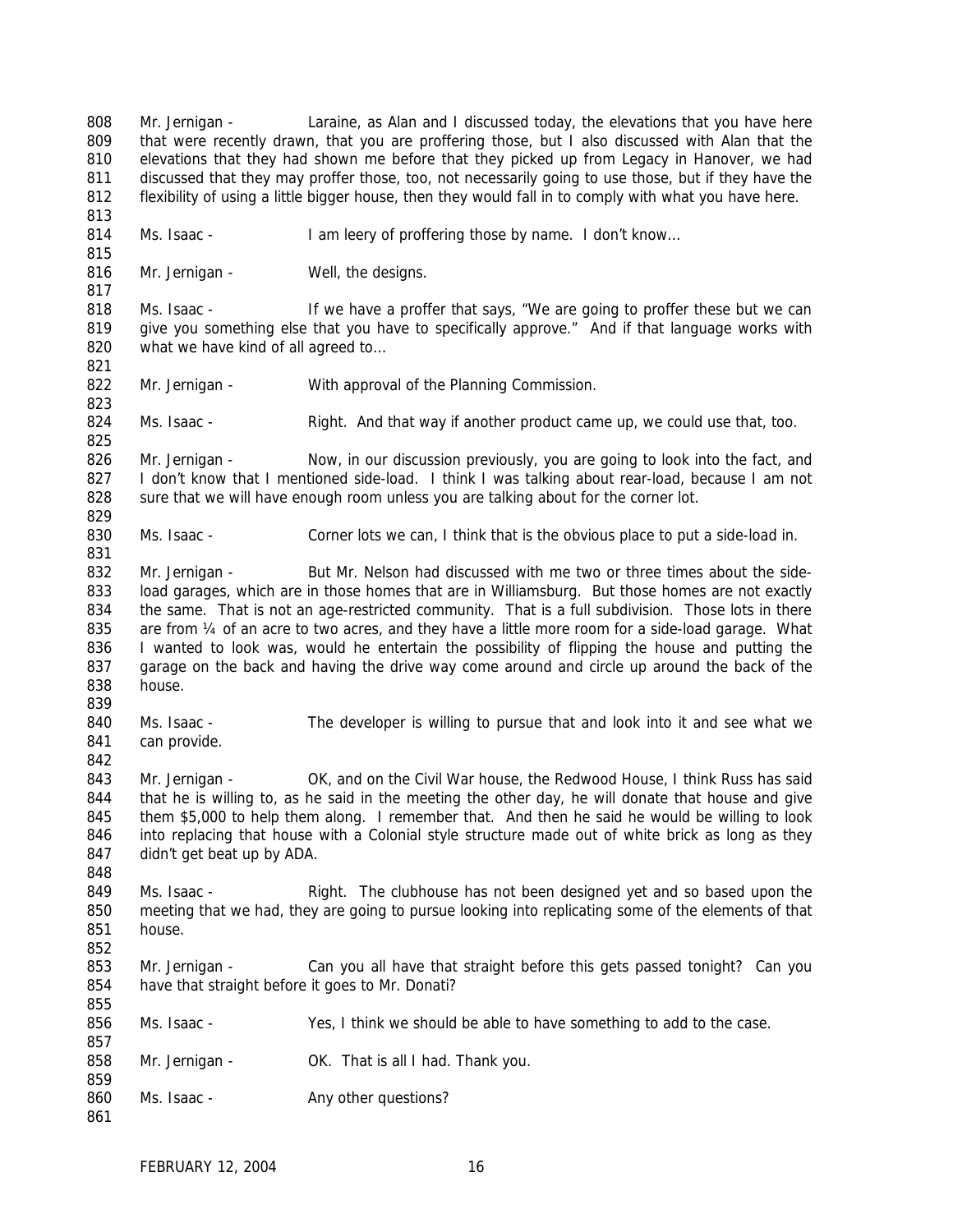862 Mr. Donati - I have one. Are the roads in the proffer, the roads are to be built to County standards, but are they going to be private roads? 865 Ms. Isaac - Yes. They will be private. 867 Mr. Donati - They will not be part of the County system? 869 Ms. Isaac - No. They will not. 871 Mrs. Ware - Is that all? Thank you. 873 Mr. Jernigan - Ms. Isaac, I know Mr. Bittner said it, but you are proffering that these lots are 60 feet wide? 876 Ms. Isaac - Right. We are, which is 10 feet over the zoning ordinance. 878 Mr. Jernigan - OK. Thank you. Mrs. Ware - We'd like to hear from the opposition now. You have ten minutes in total. Hello. Ms. Snyder - Good evening. I am Nelda Snyder from Varina Beautification Committee and I do wish you all a good evening, Madam Chairman, Mr. Donati, Mr. Jernigan and Commissioners, and Mr. Silber. I am going to go over my two major points and then I have another member who is going to 888 address some specifics. First of all, you do have our letter and second, we totally agree that there is a need for senior housing. We have many members of our community who have not been able 890 to stay in their homes and they have said, "Please, somebody build something where we can go." It is a definite need. However, this particular case, as the staff report addressed and the suggestion Mr. Bittner made are about identical to the problems that we have with the community. First, the main problem is density. There is no R-5 in that area and although you do need a dense area for something of this kind where you want small houses, easy to care for, and so forth. You do not want to set a precedent for R-5 in the area. This would be a terrible precedent without some amenity that lessens the overall density. For a long time the Varina Beautification Committee has advocated that we have cluster development, village-style cluster development with open space around so that the overall density would be brought down to maybe R-1 or R-2, but by loading it from one border to another with nothing but houses in the R-5, that is just entirely too heavy, and then the next developer will come along down the road and want an R-5 development and he will say, "You don't have a leg to stand on to deny me, because you just approved one right up the 903 road." Even if it is for age-restricted housing, we really feel very strongly on this density issue. If more space could be made, even though it is clustered, but more space around so that the overall density is less, we would be OK with it. 907 The second point I'd like to address is "What is meant by age-restricted?" I know the law. However, everything from almost nothing, which this is, all the way to total retirement centers and assisted living, so it is really a very broad category and this seems to fit into the most simple, so it would, therefore, draw and be aimed at the younger spectrum of senior citizens, age 55-65. Now, 911 they are still working. How many of us quit work at 55? There are not too many. So, you are 912 going to have the traffic of a regular subdivision for those who are younger, and they are the ones<br>913 that will probably be attracted here, and that throws off the Traffic Engineer's report plus the roads that will probably be attracted here, and that throws off the Traffic Engineer's report plus the roads are not very swift in that area. It is very difficult. The Traffic Engineer said that there would not be much traffic because it was an age-restricted community, so you don't have all of the work time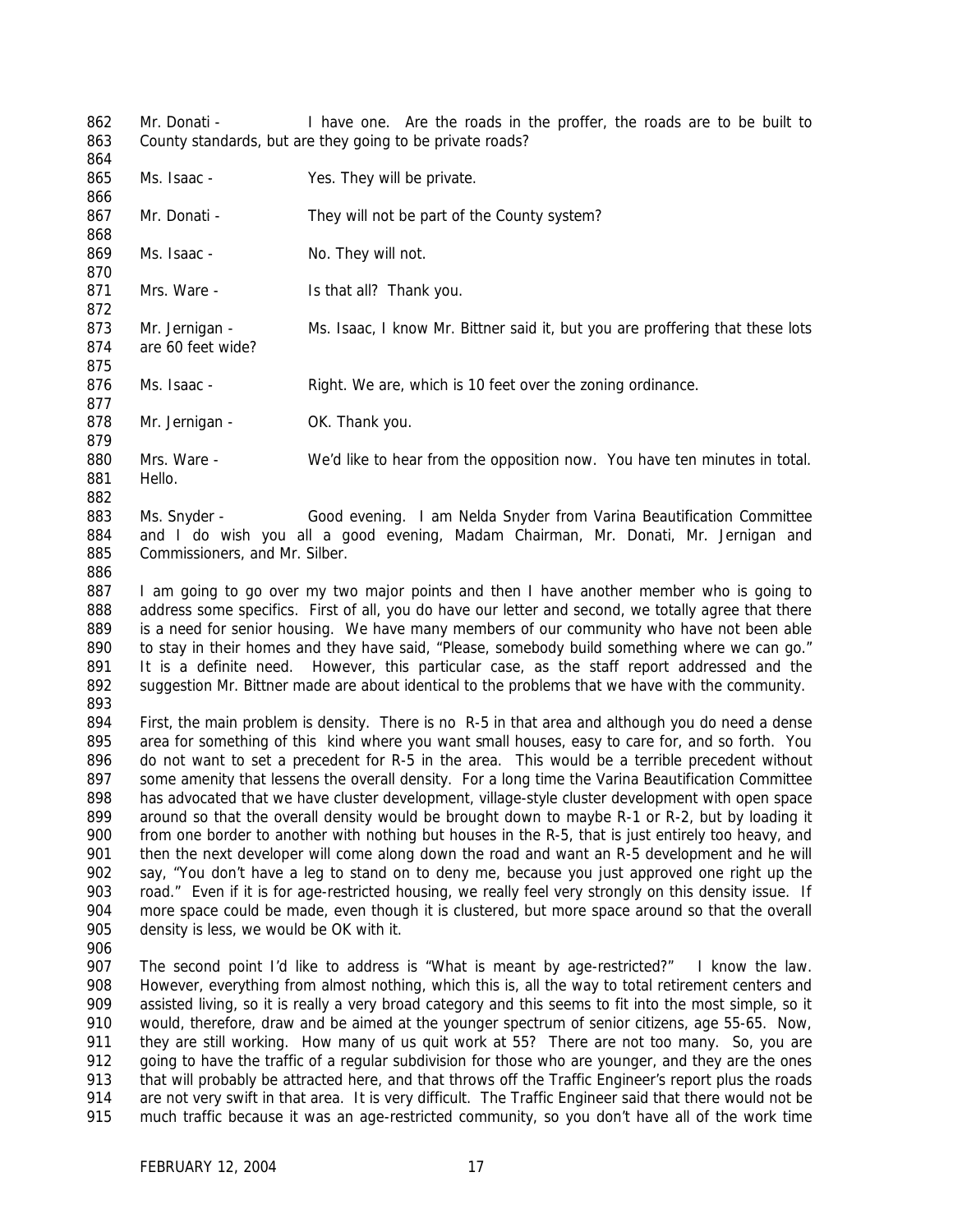traffic. I think the total number they estimated was 1,200 plus trips per day, but if you have 170 units and you have a large percentage of those units occupied by working people, it is going to raise that traffic estimate to a large extent. The other thing that will raise it is, there is no place there to buy anything. Most senior developments are located next to or have within them essential shopping. And this doesn't have that, so that is going to raise that traffic, because everybody has 921 to go out several miles actually, a minimum, even to a grocery store, drug store, 7-11. We think that if this wants to be aimed toward older people so that you wouldn't have all of that traffic and so forth, it should have the amenities that older senior citizens need, and that is the shopping facilities, what one needs on a daily basis, and also a way to do things there without having to go 925 out to a park even to have a really nice place to walk and so forth.

927 Those are the two major issues, and I have to tell you a lot of our citizens were really excited about getting an age-restricted, and when they have found out that this isn't going to have the things they thought they were going to have, like shops and restaurants and so forth, they were really disappointed. Do you have any questions? 

 Mr. Jernigan - Nelda, how many, well, of course, we don't have any in the East End now so we are trying to get one, but how many of the senior living facilities in the other parts of town 934 have stores right in them? Now I know that... 

936 Ms. Snyder - It is mostly the larger communities or like the one in the West End. You are right there in the middle of everything. You have got stores all around. You don't have to go very far. Of course, some of the bigger ones even have van service or bus service, but that is for a much more complicated senior community than what this is.

941 Mr. Jernigan - Well, are you against the project all together?

943 Ms. Snyder - I am against the way it is set up with the density and with the way it is aimed, because it seems to be aimed to 55-65, and that is just like any other subdivision. 

946 Mr. Jernigan - Well, it is aimed at 55 and older.

 948 Ms. Snyder - But it doesn't have what really older seniors would need, so it wouldn't be suitable for them, which means it is just like any other subdivision and there is no reason, just to 950 get age-restricted housing, to allow that kind of density, when it really isn't any different from any other subdivision. Many of them do have pools and a club house, and that is what this offers.

 Mr. Jernigan - Well, we are trying to get something here to where the seniors that we have in Varina can have some place to go. They want to downsize, mainly, and what happens is not so much about people having a job and still working. I am 58. I still work. But it is the fact 956 that a lot of people want to move into housing where they don't have to take care of the yard. And that is one of the main things that drives the retirement community, not that everybody is retired that is there.

- 960 Ms. Snyder But you can have that in a regular community that is not age-restricted, 961 too. Many people like that.
- 

 Mr. Jernigan - Well, I don't know how many subdivisions we have that all the maintenance is taken care of. 

966 Ms. Snyder - Probably don't have very many if any.

 Mr. Jernigan- I don't know of any. That is the reason I am saying that we have to call it a retirement community, even though people may still be working, but the concept is that it is a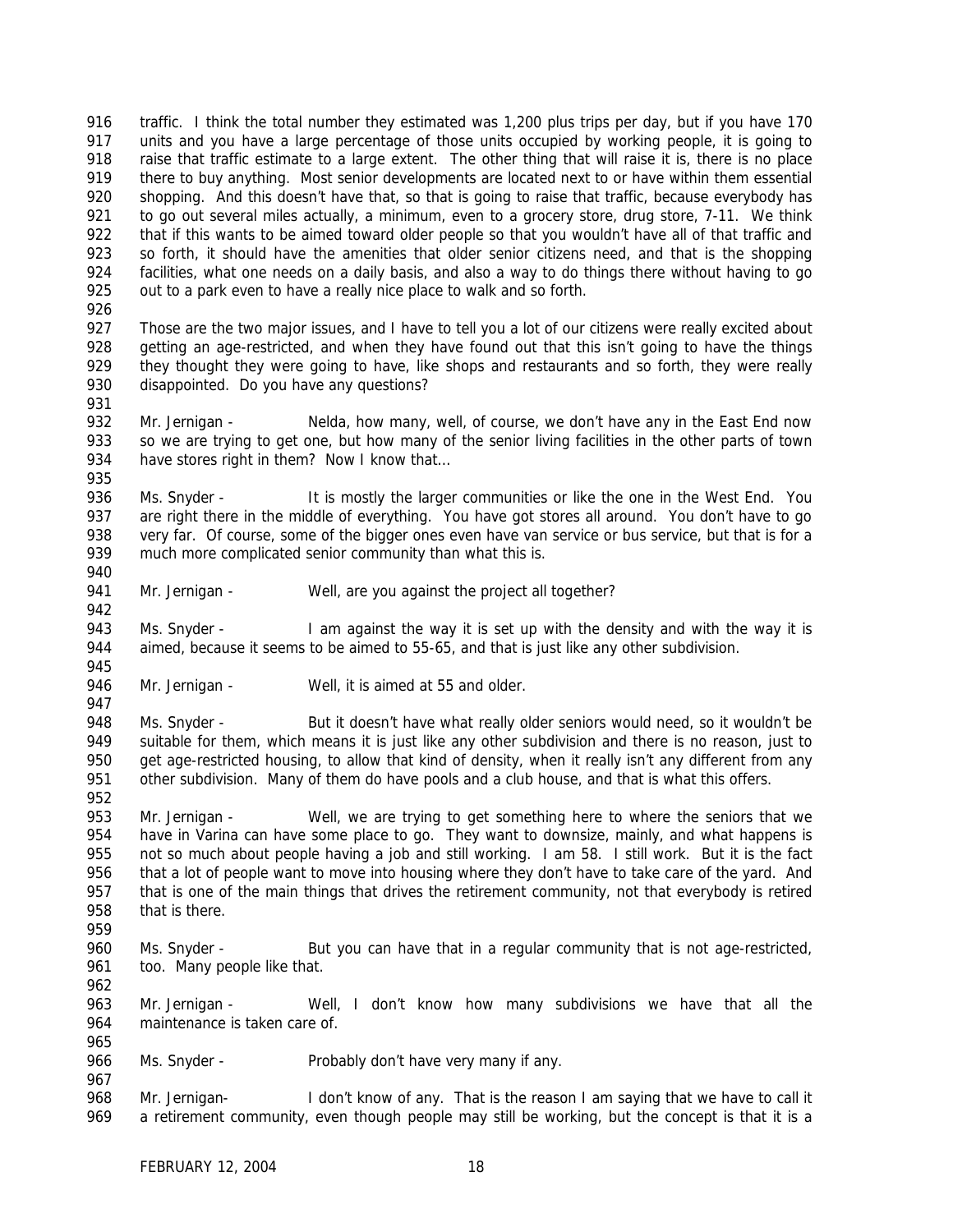- total maintenance, that you come in. You don't have to cut grass. You pay a fee each month and 971 have everything taken care of, and the density is 3.07 and it was 3.14. I think Mr. Bittner said it is now 3.07 and that, actually on that, the density could be six, and 3.0 is actually, under regular 973 zoning, would be R-3. R-3 is up to 3.4.
- 975 Ms. Snyder But if it were six, it wouldn't be individual houses. It would be townhouses and so forth? Whatever?
- 978 Mr. Silber You can get up to six units per acre in the R-5A zoning classification. It is very difficult to do, but the ordinance allows you to do that.
- 

 Mr. Jernigan - They have designed this and this case has just come in, but I have been working on it for three or four months and it is not something we just blew in the door.

- 984 Ms. Snyder And I do appreciate any improvements in the proffers that have been made just over the last couple of weeks, and this garage thing just came up today that we found that you could do it with a 20' strip along side the lot, but we just don't feel the quality. Anything that is that dense, wall to wall, with none of the amenities that would, except for the maintenance and that is taken for granted, it is just not quality enough for Varina and as the staff report said, 989 this is the first thing like that built out here, and if this goes through, then there won't be anything any better, because of the precedent.
- 
- Mr. Jernigan Now let me ask you. When you are speaking of quality, you mean the elevations you don't think are good?
- 

- 995 Ms. Snyder The overall quality. I think the current elevations are a lot better. I think 996 it is a little wishy-washy with, "Well, we might want to add something later."
- 998 Mr. Jernigan No. I asked them to do that because in the other elevations they had showed me before…
- Ms. Snyder The first ones were terrible.
- Mr. Jernigan They are way gone. They started this whole project over. They showed me more elevations from another project and we had discussed those, and then at that point, they went and had these drawn up, because you all requested that it have more of a Colonial look, that it have a front porch where people could sit on the front porch rather than opening the garage doors and sitting in there, and that is what they did. They tried to get you what you wanted.
- Ms. Snyder It is better. It is just overall primarily the density and Blaine Carmichael will speak on a few of the other points that we find just extremely disturbing. It is just not good enough for us, to tell you the truth. I don't think it is good enough if Henrico has one in the West, that is similar, then it is located right near everything else that people need. It is not stuck off on a road that is very difficult to get in and out of, and narrow, and I know, because I went up there and looked last night to see what it looked like at night, which was pretty bad with 895 traffic, so I do want to save time for Ms. Carmichael.
- 1017 Mr. Jernigan I am asking questions now. You are not on the clock.
- 1019 Ms. Snyder All right. Good.
- 1021 Mr. Jernigan Tell me what you want.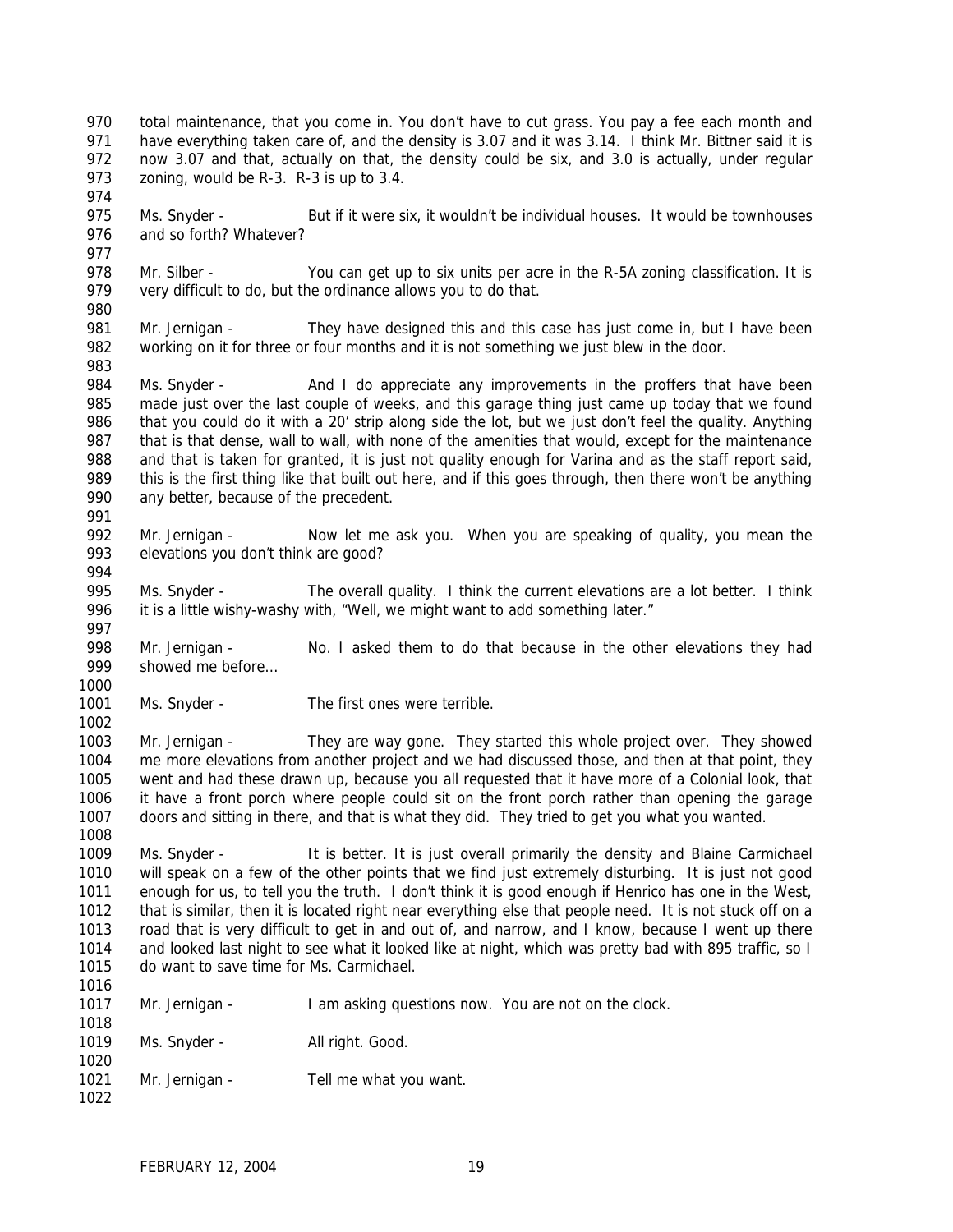Ms. Snyder - We would like to have that density changed so that there would be less houses. They can be clustered together in an R-5 but then have open space. Some open space around them, and especially near the roads and near the neighbors, the neighboring neighborhood so that it doesn't look like the place in New York they built after World War II. That kind of thing. And we'd like to have protection from the roads, especially 895, that is big time when you've got protection. It just hangs over there. It is terrible and the lights and the traffic signs. If you go on 895 you know the big green signs and the bright lights and everything on expressways. That is what you see at night from this site.

 Mr. Jernigan - Wait a minute. Are you talking about the VDOT road signs? 

 Ms. Snyder - Yes, the ones that say "Pay Toll Ahead" or "Next Exit Whatever So Many Miles" to such and such. The large overhead green signs with the big bright pink lights all the way across the top, plus pink lights along the side of the road. That is what you see at night. And you have no idea of that until you go down there at night. You have no idea that you are going to see it like that.

Mr. Jernigan - When you are speaking of protection, you are talking about…

1042 Ms. Snyder - Heavily treed buffer all along the 895 side. Heavy, to block out that. It is noise. It is noisy. The smell, you know that it is polluted. There is all kinds of exhaust coming out, a lot of light.

 Mr. Jernigan - When it comes to the density, I mean and this is one thing that makes retirement communities, you have to have the numbers to make the dollars work. And if you are going to go in there and they are going to furnish, if you start diminishing the amount of homes that is in there, first of all it is going to run the price up, and it is going to run up the price of the monthly fee. It all works out into dollars. It has got to work together and that is what I have tried to do on this is to make it to where it is good for the County, it is good for the residents around it, and it is good for the builder, too. I've got to kind of watch out for everybody.

 Ms. Snyder - What happens with the next developer who wants an R-5 development down the road?

 Mr. Jernigan - We are doing this as a community. I am not going to zone anything R-5, R-5AC unless it is, everything we are zoning in Varina, you know yourself, has been R-2 or better. R-2A or R-2 or better. We haven't zoned anything. The last case that had any R-3 zoning in it was on Darbytown and Wilson, and it was a small cluster of R-3 in there, and everything surrounding it was R-2A and R-2, and the only reason that got R-3 then was because I had already talked to them previously and told them that they could put it in. But after that point, I said there was not going to be any more R-3s. So, we are not going to approve, just because somebody comes up and says, "Well, you did this other project R-5. You've got to do it for me." That is not going to work, because you don't have to. It is a legislative decision. It is a zoning case. If it is zoned A-1, then we don't have to, just because somebody says we did it somewhere else. That does not set a precedent. This is a retirement community. 

 Ms. Snyder - I am wondering if, because it is a retirement community, that would be excluded from when you look at the surrounding zonings to see what is suitable for a new piece of property being zoned or a piece of property having a new zoning.

- 1073 Mr. Jernigan It is going to be R-2 or better.
- 1075 Ms. Snyder And if it back next to R-5 what happens?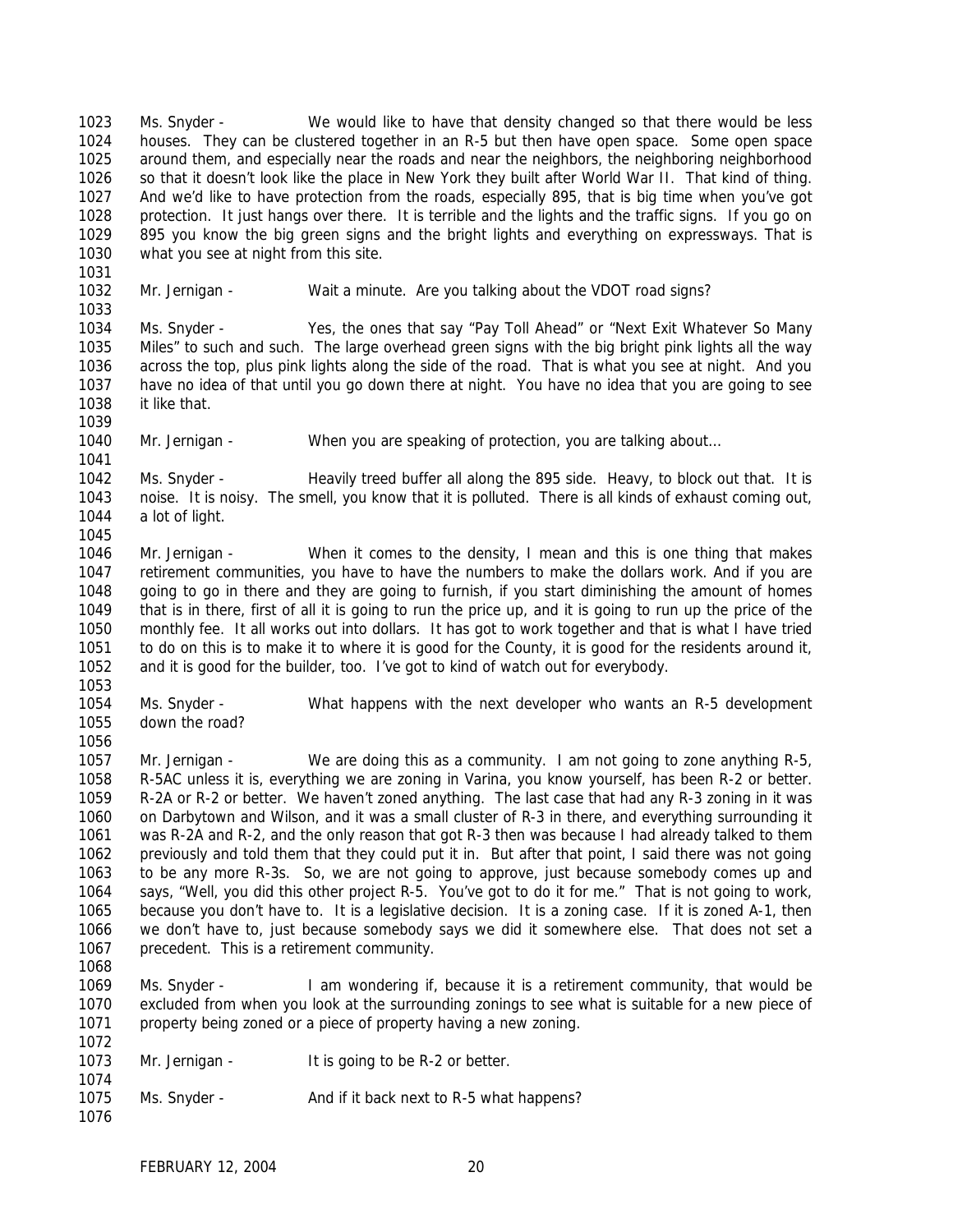Mr. Jernigan - If it is a single-family subdivision, they are not going to do anything because this is on 895 – right next to 895 – and there is already single-family across the street. There may be something…

 Ms. Snyder - No, I didn't mean necessarily right next door but say a mile down the road or whatever.

 Mr. Jernigan - Well, that is what I am saying. I told you and Henry Nelson and the rest of them, you know, we are bringing the quality up out there. If it is a regular subdivision, it is going to be R-2 or better. The case we have on Osborne Pike is R-0, up on the front 40%. That is 1087 what I told them they have to do, and that is 34 acre. 

 Ms. Snyder - Don't you personally feel it would be better if you didn't have the houses backed up to every road and that you didn't have those lots. Can you get that plan? If you look at the backs of the lots along 895, the lots come right to the edge of the property. There is nothing there to protect at all from 895, noise, lights, signs.

1094 Mr. Jernigan - Am I correct in saying 895 sets down lower?

1096 Ms. Snyder - A little bit, because what you are looking at from this site is you are looking right up into the signs and lights that are on those overhead VDOT markers. The road is a little bit lower, and that may help a little bit with noise. But there are no barriers, not even a tree. There is nothing.

1101 Mr. Jernigan - OK. I thank you.

1103 Ms. Snyder - Thank you.

 Ms. Carmichael - I am Blaine Carmichael. I don't know what to say after all that exactly, but there are a couple of other points that I wanted to make. In talking about the buffers here and the site in particular, it is kind of a grim site because of 895 and I just think it could be improved by having buffers around all the sides of it. The side that backs up to the neighborhood, if we could plant trees or something along there, I guess that is not quite as bad because you've got backyards going to backyards, but you do have a lot of houses backing up into bigger lots along that side, the existing neighborhood. And then along Burning Tree, you've got, I don't know how many houses across there that would have their back ends facing Burning Tree, as their front faces the cul-de- sac there, and it seems like if we had some kind of proffered landscaping along Burning Tree, it would be a lot more attractive to the neighborhood as well. As far as the building styles, I know you have talked about submitting those elevations. One question I had was that we like the idea of the front porch a lot. I think that adds a lot to the elevations, but the wording was kind of confusing to me when it said, "All dwellings shall have a covered front porch or outside seating area in front of the dwelling." I wasn't really sure what. That Mayflower that was up here a minute ago, it kind of had a stoop, but I am not sure it really had a front porch. Would that be big enough for a seating area on that porch? I can't really tell, and I didn't know really exactly what an outside seating area meant in front of a house, whether that is just chairs on the lawn or whatever. Let's see, I know there was something about the, I don't want to cover all the stuff we have talked about before. Oh, in talking about the open space that Nelda has been referring to, one other thing that I know we talked about the other day is the BMP that is on the site, that would just be a dry pond where they have proposed to have walking areas around that, and it seems like just a dry pond is not going to be a very attractive space for people to be walking around, and if something could be done about that to make it more attractive. I don't know, but I am sure there are ways to make it into a real pond or a bog area or something. And, let's see, I know there was a swimming pool that was talked about in the plan and there have been discussions about it being covered, but that is not in the proffers, and for a retirement facility, I believe that a covered swimming pool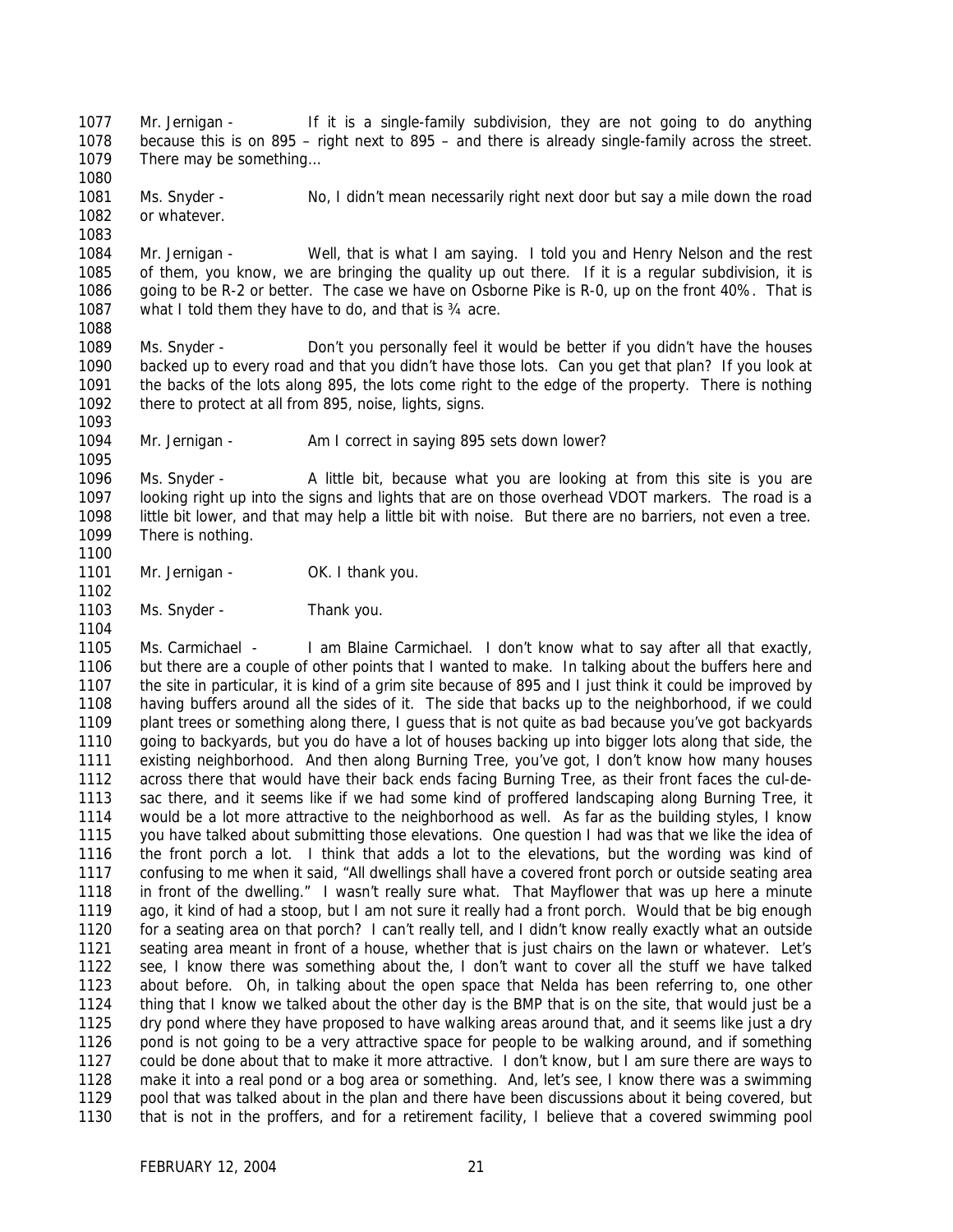would be whole lot more attractive to people so they could use it all year long for exercise programs rather than just a few months out of the year. I won't talk about the traffic because we have already talked about that, I think.

 I am concerned, too, I believe as was discussed earlier about the destruction of the historic home. I don't – I know that it has been said that the house is a wreck essentially, but I don't know that any study has been done on that, or if that is pretty much hearsay. I do feel like that should be 1138 addressed as a proffer or something, because it is a home that was built in the  $19<sup>th</sup>$  century. It is on the Henrico County registry of historic places, and is in the booklet that is published by Henrico County. It is pictured in there, and I think that we really have an obligation to try to save these homes, even if it is just to recycle them in the way that they did with the Ruth Chris Steakhouse on Southside. But I feel like it is part of our history and Varina is so steeped in history and the whole Richmond area has been so successful in recycling buildings downtown, that I think we should, I think it is important that we look into that, rather than just kind of say, "Well, we can't do it because it is an old house."

Mr. Jernigan - Who do you want to look into it?

 Mrs. Carmichael - You know, I am not, it would seem like the developer would start off looking into it as a possibility as using the shell, because that is really all that is salvageable, you know, for a house that old, and using the shell as its clubhouse. To me that would be an attraction 1152 for this retirement facility.

 Mr. Jernigan - Well, from the meeting we were in the other day and you were there and Henry was there, I mean the person that owns the house considers that it is all to pieces.

 Mrs. Carmichael - I think that is really a renter, isn't it, that is in there? So I don't know that anyone has really…to me that is kind of hearsay. I would probably say my house is all to pieces, too, and it is 200 years old. You know what I mean. Because it has a little termite damage here and a little problem over there, but I just feel like it hasn't been really even explored more than kind of just taking the renter's word on hearsay.

Mr. Jernigan - I am going to have him come down when you finish.

 Mrs. Carmichael - I just feel like we have an obligation to explore that and to do whatever we can to save the old homes in our community. I think they are really important, and I know I and a lot of other people get that Henrico County book out and go around and look at the old homes. We want to see them. We want to see what life looked like 100 years ago.

 Mr. Jernigan - Blaine, sometimes an old house is like an old car. You can't put but so much money in it. You're better to buy a new one.

 Mrs. Carmichael - I know. I know. Maybe it was the way I was raised, I think, but I just feel like the old places are really important to preserve when at all possible. I do understand that 1175 there are times when it is time...

Mr. Jernigan - Like he said, they are willing to donate the house.

 Mrs. Carmichael - And that may be a fine solution, too. I just feel like that is something that we shouldn't let fall through the cracks. My main concerns, I just want to finish with. I just feel 1181 like there are a lot of unproffered points that I just want to make sure don't fall through the cracks as well. I know there has been talk about a security system. There has been talk about a covered pool. There has been talk about the front porches and talk about the rear and side entry garages, all of those things that I just don't want to have go as being talked about and never acted on.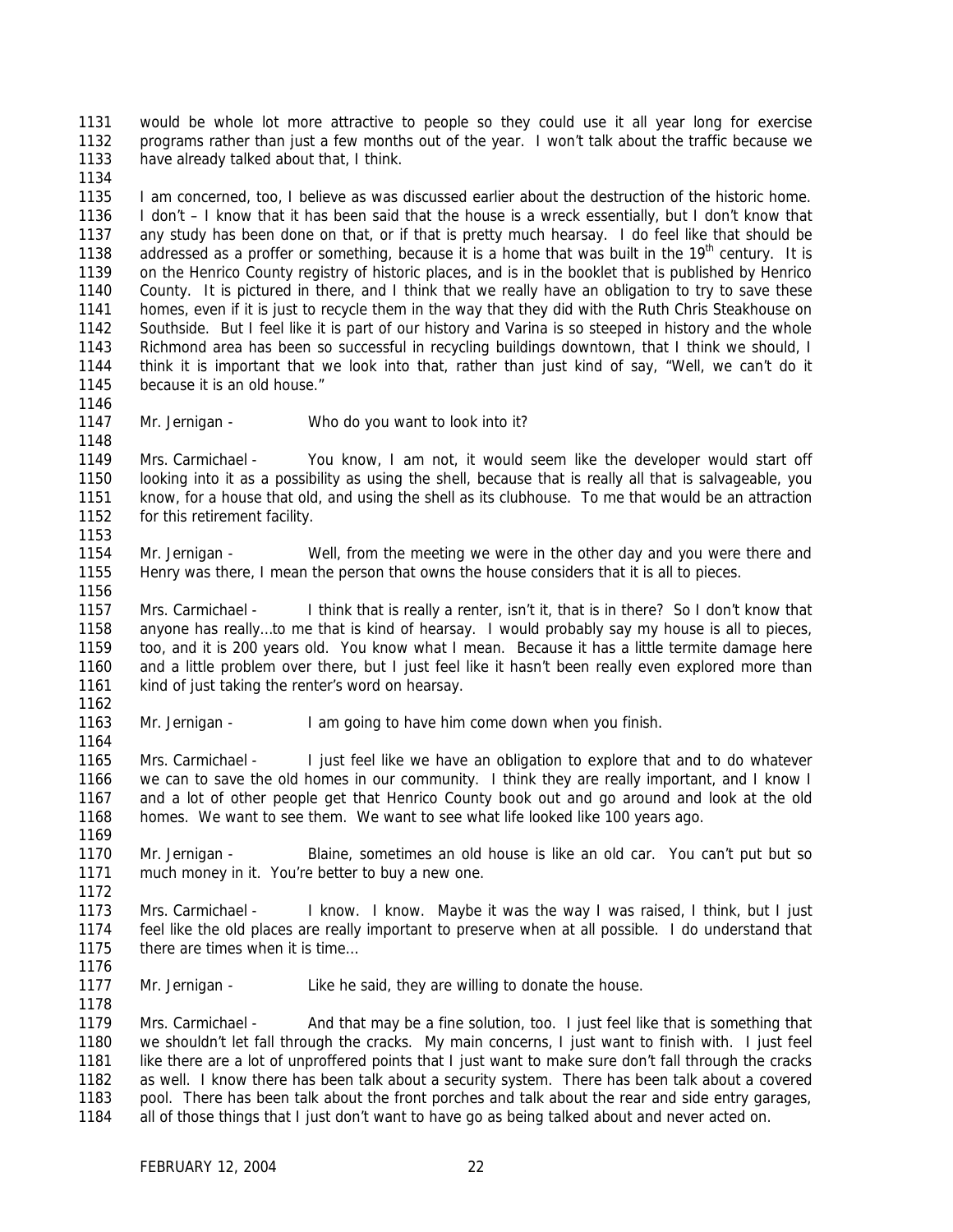Mr. Jernigan - As far as the porches, they redesigned the houses with porches. Now, the Mayflower, probably that is just – two people can sit there – but if you see on all of the other 1188 elevations they have provided covers for...

 Mrs. Carmichael - I haven't looked at them that closely, and like I say, the proffer on outdoor seating was confusing when it says "or outside seating area." I don't know really what that means.

 Mr. Jernigan - Now on the enclosed pool, when we discussed that the other day, Russ said he has committed a half a million dollars for the recreation center and what we will have to do, and he has said he is willing to build a two-story Colonial style house out of brick to kind of replace what is there, and make it look like the Colonial stage, which is what you all are shooting for, but he can't commit to cover the pool yet because you have to find out what the house is going to cost, 1198 and we are going to work on that before it comes to Mr. Donati.

 Mrs. Carmichael - Well, I think that, I believe that Mr. Bittner's comments, I agree with the comments he made on his staff report and I do feel like that we need to make sure that some of these items are proffered and put down before I would feel at all comfortable about it being passed. 

 Mr. Jernigan - When you are talking about, you all said you would rather cluster them up. Now, these are on 60-foot lots. Mr. Bittner wants 65 foot. You want to go to 50 and cluster them up tighter and leave a few trees around the outside? I mean, I think that a 60-foot lot looks better. It gives you a little space between the houses.

 Mrs. Carmichael - It goes back to how to just sort of a general design, you know. To me, I would almost rather have some of the houses attached, but have a lot of more open space around the edges, but, you know, that is my feeling. I would rather have my house, maybe attached on one side to my neighbor's house and have them clustered more closely like that, but then have a nice park to go sit in with benches and a picnic area and all that, a nice area to go to. That is sort of my personal feeling. I don't know if I am speaking for anybody else in the Varina Beautification, but, you know, to me, you know the American dream of having your postage stamp lawn and your house with your little bit of lawn around it, it is almost kind of like you are wasting that lawn a little bit. But if the lawn can be kind of, but I know that is sort of reinventing the wheel here, but that is 1219 sort of my thought on the whole thing.

1221 Mr. Jernigan - OK. I thank you.

1223 Mrs. Carmichael - OK, thank you.

 1225 Mr. Jernigan - I would like to hear from the land owner.

Mrs. Ware - Good evening, sir. Would you please state your name?

 Mr. Reed - My name is Bill Reed and I own the property that is in question, half of it. The one with the house.

Mr. Jernigan - Good evening, Mr. Reed. What kind of shape is the house in?

 Mr. Reed - Very poor shape. We probably would not even put it on the market like we obviously would if it were in good shape. The windows all need replacing, the siding should be replaced. The furnace has seen its usefulness. The water system has inside plumbing that needs repair. It needs to be completely redone all over.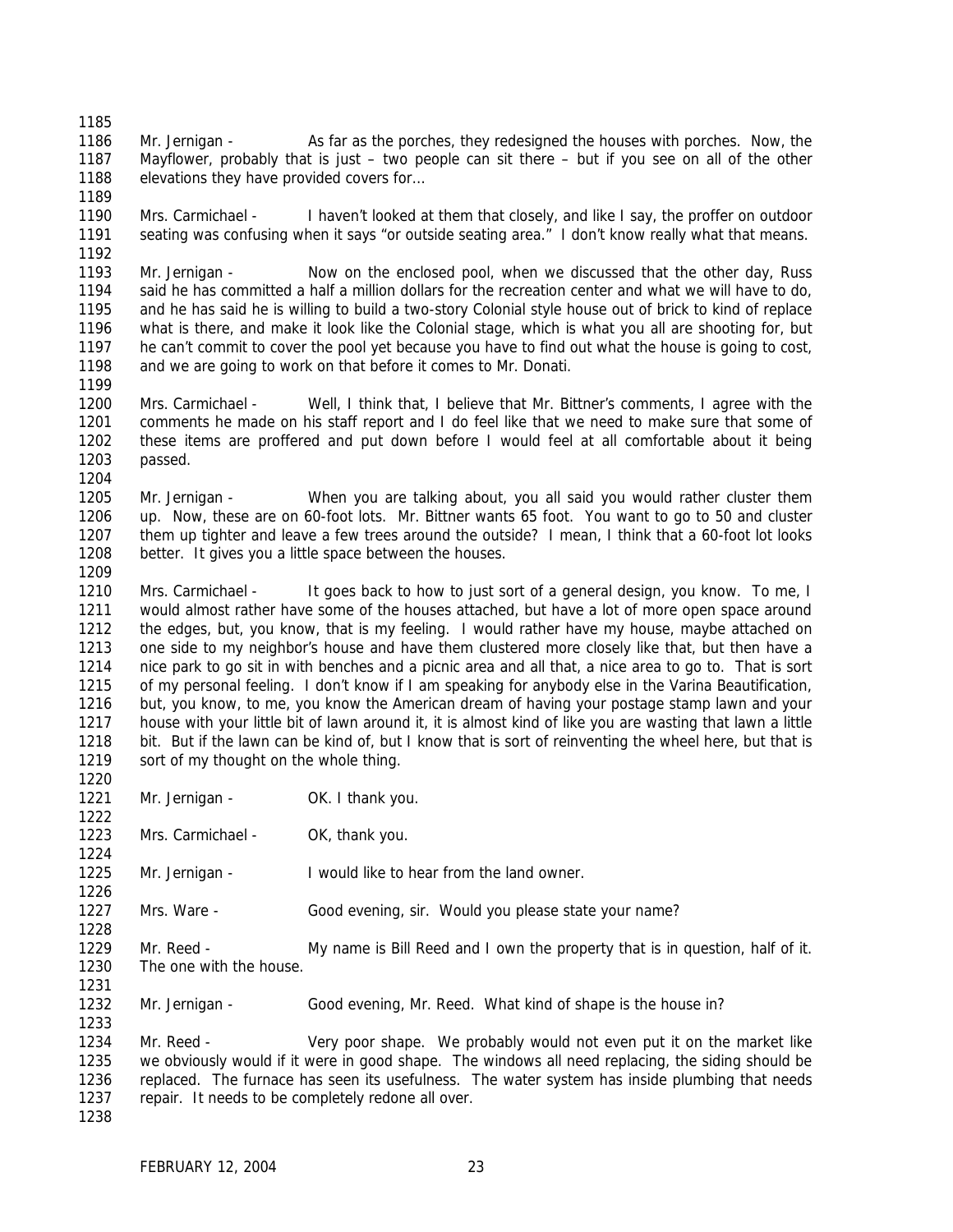Mr. Jernigan - Structurally, the floor and all, has it had termites? And is the floor sound?

 Mr. Reed - Termites, we did have termite approval come in, the Orkin people come in and put a tent on it, but there are termites around on the property considerably and that type of damage, we haven't seen any of that. But it is in the area and would have to be treated constantly.

- 1246 Mr. Jernigan In your opinion it is in pretty bad shape?
- 1248 Mr. Reed It is in very bad shape, yes.

1250 Mr. Jernigan - OK.

 Mr. Reed - I would like to make another comment. Historically, I don't think that property was ever agreed to be on the historic, because they came to me and I said, no, I would not put in historic. It is in the book of old houses, but it is not anything historic that I am aware of.

 Mr. Silber - That may be true. It may be in the County's inventory of historic places. We have a book that Recreation and Parks has put together that lists properties of historical 1258 significance. I doubt that it is on the National Register or State Register.

- Mr. Donati It would have a plaque on it if it did.
- 1262 Mr. Silber Correct.
- 1264 Mr. Jernigan OK, thank you, Mr. Reed.
- Mrs. Ware Ms. Isaac, do you want rebuttal?
- Ms. Isaac Yes, some of the things I heard seemed to contradict each other, especially the traffic issue that this is going to generate as much traffic as any other subdivision because the people are still working. Nothing changes, but then amenities are needed because these people aren't going to be out, so I am just kind of hearing two different stories. The traffic counts are not something that are just made haphazardly by the Traffic Engineer. These are based on national studies. The Traffic Engineer also has the benefit of other communities like this in Henrico County. I have to trust his judgment on traffic generation.
- 

 The age restricted, I am not sure I understand what Ms. Snyder's concerns were. It is restricted to 50 to 55 and older although 20% can be sold to younger people. To my knowledge, there has been no problem with this in other developments in the County that younger people don't want to live. It is the older people. They are marketing for a certain group of people and that is who lives in these.

 The outdoor seating area is simply, it could be a patio, a place in front of the house for seating. So, that was all the intent. And I keep hearing a lot about trees and buffers. We have proffered a landscape plan to be approved by the Planning Commission and I think that is the time to address that.

 I think those were the main issues, traffic. The density, I don't think the density sets a precedent. For one reason, there is a lot of Varina that is not served by public water and sewer, and this site is, and so I think it is very important that this kind of community be put where it is. You can't do a high density age restricted house without utilities. So, this in that sense, is the appropriate place for it, where utilities are present. And I honestly don't believe that any R-5A zoning would occur in Varina except for this type of development that is very specific in what it is doing. Again, the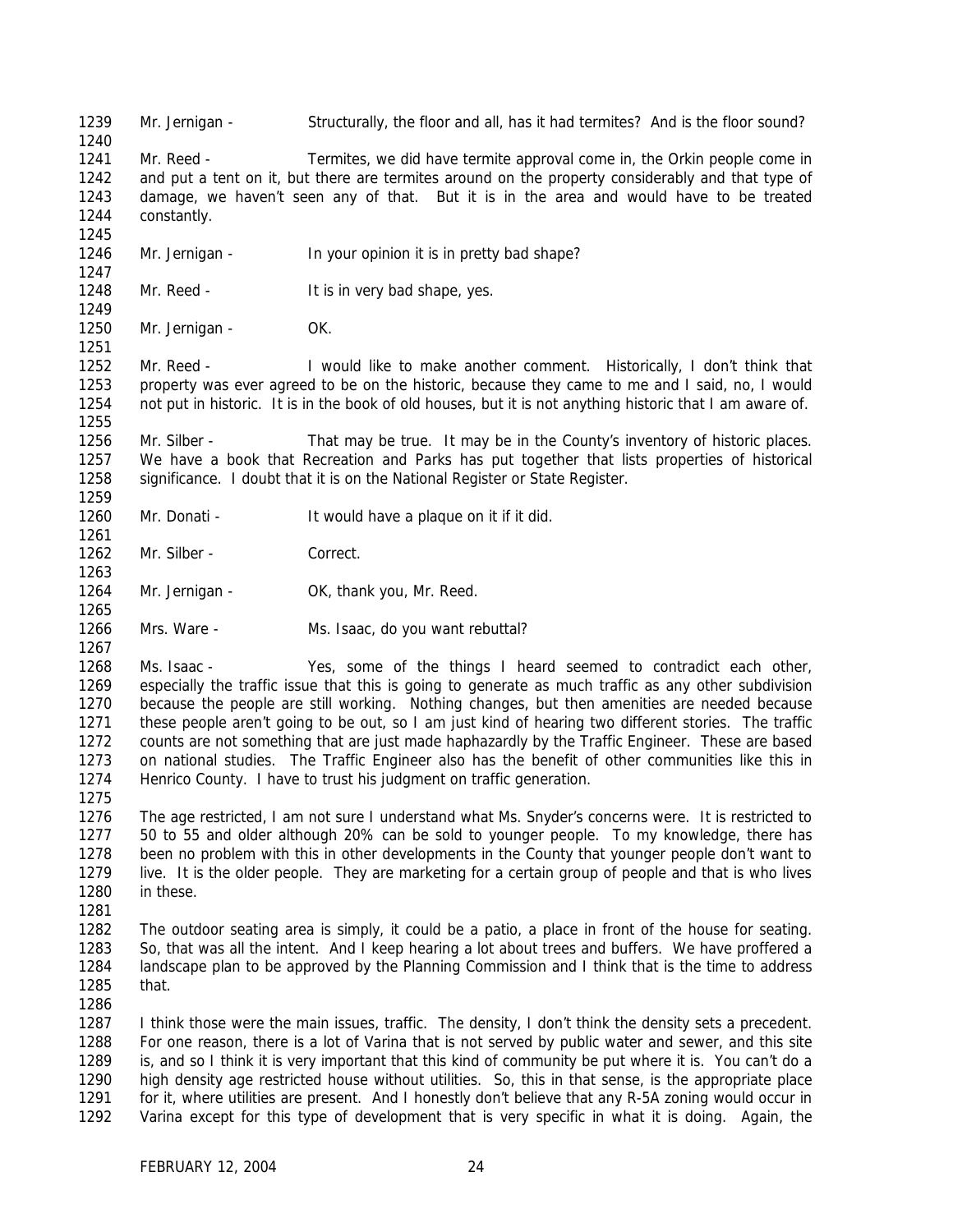existing house, I think it is very easy to ask for things to be preserved without knowing how much it is going to cost to renovate them and to make them usable, and in this case it is going to be cost prohibitive to use this building and it has been offered to be moved and whatever would happen to it then would be someone else's responsibility. The interstate is 36 to 30 feet below this site and again anything concerning the interstate should be addressed with the landscape and lighting plan, I believe, once we get the engineering done. 1301 Mr. Jernigan - Did you say that the road is 30 feet below? Ms. Isaac - Yes, that is what I have been told. 1305 Mr. Jernigan - OK. Ms. Isaac - I think I have touched on the major comments that were made. Are there any other questions of me? 1310 Mr. Jernigan - I don't have any. 1312 Mrs. Ware - Please come up to the podium, please. Ms. Snyder - What is the standard? I mean, we know that when you do a landscape plan later separately and it is not proffered, it will be to minimum County standards. What is the minimum County standard on the backside of that development there next to 895? What is the footage, the depth, I guess you would say, or width, and can that be required to be heavily wooded or have many trees planted, not one oak every 10 feet? Mr. Jernigan - Laraine, you are willing to proffer a landscaping plan approved by the Planning Commission? Correct? Ms. Isaac - Yes, it has been proffered. Mr. Jernigan - OK. That means that it is up to us, Nelda. We will have to go over the landscaping plans. It is not just County minimum. It is what we agree to. 1328 Ms. Snyder - But you can require more than minimum standards? 1330 Mr. Jernigan - Yes, ma'am. 1332 Ms. Snyder - OK. Mrs. Ware - Thank you. I have one question and I am not sure if this is a staff question or history of this case, Mr. Jernigan, but I don't know what you have done as far as planning for this up to this point. Is there some possible way of reconfiguring this development with a different density, possibly, in order to get some of the other issues addressed, such as the buffer, more open space? Mr. Jernigan - When you say different density or tightening them up? 1342 Mrs. Ware - Well, tightening them up will... Mr. Jernigan - OK. I have looked at projects that have a 50-foot lot and then this project has a 60-foot lot. I think, personally, a 60-foot lot is better. I mean, we can pack them in on 50- feet, but I think to get; let's start from the beginning. When we started on this, we met with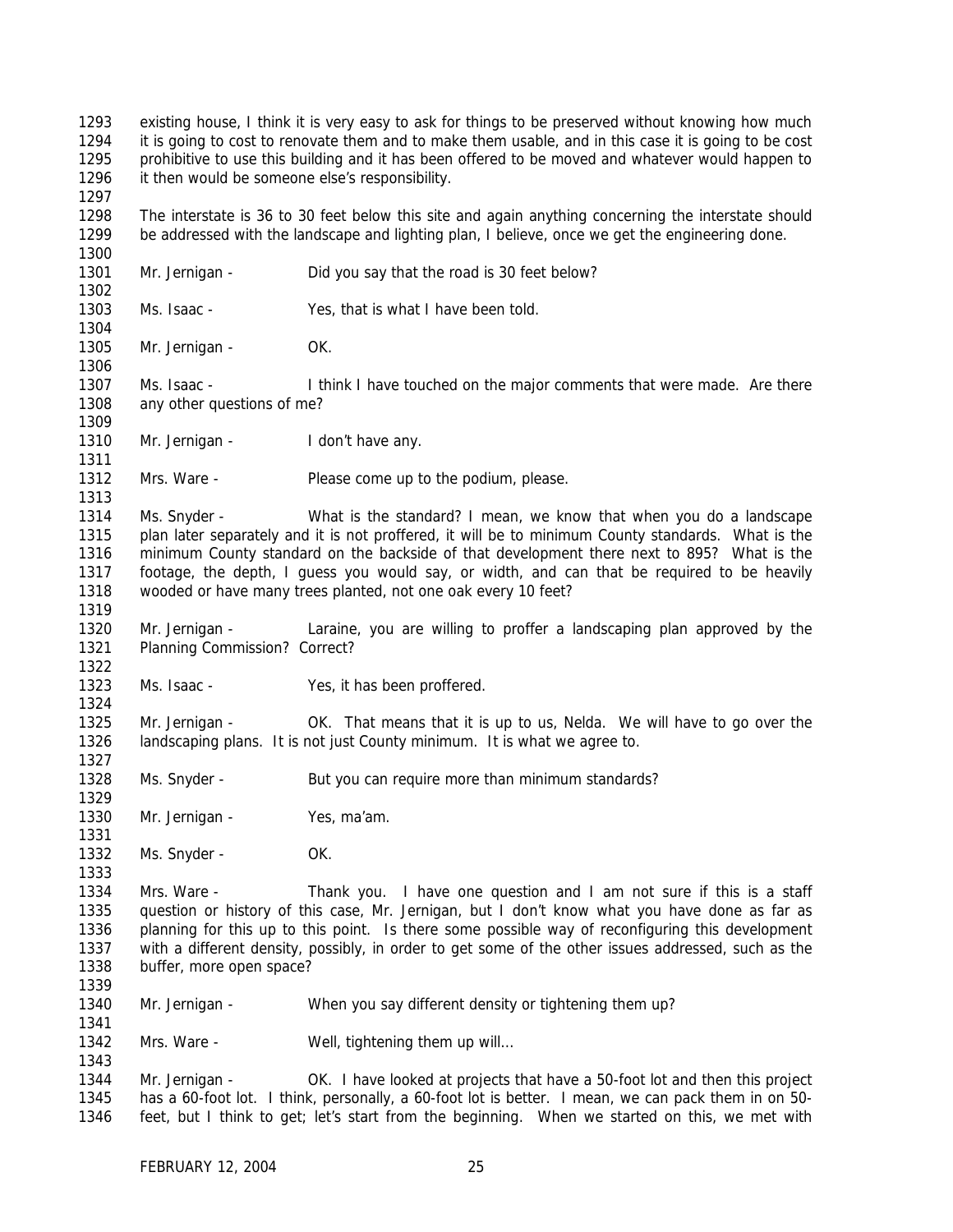Varina Beautification and they, at that point, didn't like the plan that we had, so they canned that and started over, and now we came up with, or the developer has come up with a plan of what Varina Beautification actually drove it. They wanted a Colonial looking house, they wanted a front porch appendage and they wanted a little larger lot. You can't pack it in and have a larger lot. I mean somewhere you have got to give up. If you have a 60-foot lot or a 65-foot lot, the project is going to be bigger. Now, Nelda and Henry Nelson and all have talked about side-load garages. I have talked to Henry twice today about side-load garages. You can't put a side-load garage on a 50-foot lot. You don't have room to back up. If you back up, you have to back out to the street. You can't turn around and come out if it is a side-load garage. That is the reason that I asked Russ before the meeting today would he consider flipping the houses and putting the garage on the back and having the driveway come down the side and come up to the back, and that is what we are going to review. To be truthful, I am happy with the project the way that it is. He is willing to work on that before it comes to Mr. Donati because they have done what I have asked them. After we had the meeting with you all, they went back and redrew everything and they have done what I asked for, and I don't feel right to ask for any more. You've got to put the dollars to this thing, too. We need space for seniors. We need to hold the price down, and in order to hold the price down to where people can afford it, you have to have more units that is going to take care of the monthly fees. The less units they have, the monthly fees go up. So, we are trying to make it balance to where the citizens are protected, the developer is protected, and the residents are protected in this project. Now, we have not had any opposition from anybody around this project. The people across the street are all right with it. We had a neighborhood meeting, and they are fine. So, at this point, they are going to work on some things before it comes to Mr. Donati, but at this point I am going to ask for approval of this case and send it on to the Board of Supervisors. 

1371 Mr. Marshall - Second.

 Mrs. Ware - Motion made by Mr. Jernigan and seconded by Mr. Marshall. All in favor say aye. All opposed say no. The motion passes.

 **REASON:** Acting on a motion by Mr. Jernigan, seconded by Mr. Marshall, the Planning Commission voted 5-0 (one abstention) to recommend that the Board of Supervisors **grant** the request because it would provide a type of housing in demand in the area and the proffered conditions would provide appropriate quality assurances otherwise not possible. 

Mr. Silber - We have the January 15, 2004 minutes.

 Mr. Archer - I had one change that I noted earlier, Mr. Secretary, Page 47, line 1672, change the word congregation to conurbation.

Mr. Silber - Do you want to spell that for us, Mr. Archer?

1388 Mr. Archer - Conurbation.

- Mr. Vanarsdall Would you tell us what that word means?
- 1392 Mr. Archer Yes, it is aggregation of urban properties.

1394 Mr. Vanarsdall - Thank you.

Mr. Silber - I think we have been sending Mr. Archer to too many planning schools.

 Mr. Vanarsdall - I have a change on Page 22, line 779. In favor of this case and that comes off of your time. I never use the words off and of in the same sentence. I learned that in 1400 the first grade. Please strike the of.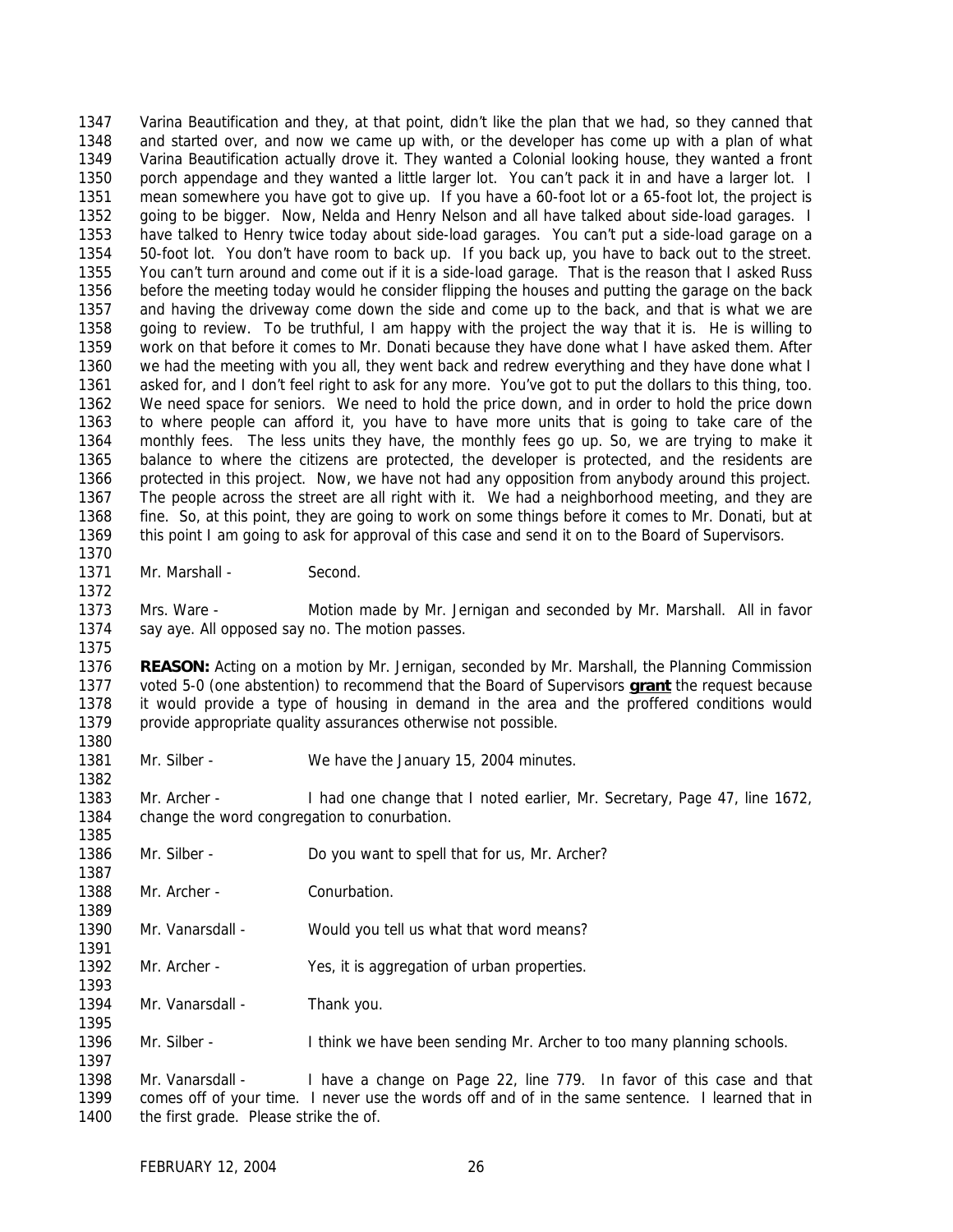| 1401         |                                                                                                                                                                                                        |                                                                                                        |  |  |  |
|--------------|--------------------------------------------------------------------------------------------------------------------------------------------------------------------------------------------------------|--------------------------------------------------------------------------------------------------------|--|--|--|
| 1402         | Mr. Silber -                                                                                                                                                                                           | Strike of?                                                                                             |  |  |  |
| 1403         |                                                                                                                                                                                                        |                                                                                                        |  |  |  |
| 1404         | Mr. Marshall -                                                                                                                                                                                         | You have too much time on your hands.                                                                  |  |  |  |
| 1405         |                                                                                                                                                                                                        |                                                                                                        |  |  |  |
| 1406         | Mr. Vanarsdall -                                                                                                                                                                                       | Take it off of my report.                                                                              |  |  |  |
| 1407         |                                                                                                                                                                                                        |                                                                                                        |  |  |  |
| 1408         | Mrs. Ware -                                                                                                                                                                                            | OK. Are there any more changes to the minutes? OK. Can I get a motion?                                 |  |  |  |
| 1409         |                                                                                                                                                                                                        |                                                                                                        |  |  |  |
| 1410         | Mr. Vanarsdall -                                                                                                                                                                                       | I move that we approve the minutes of January 15, 2004.                                                |  |  |  |
| 1411         |                                                                                                                                                                                                        |                                                                                                        |  |  |  |
| 1412         | Mr. Marshall -                                                                                                                                                                                         | Second.                                                                                                |  |  |  |
| 1413         |                                                                                                                                                                                                        |                                                                                                        |  |  |  |
| 1414         | Mrs. Ware -                                                                                                                                                                                            | Motion made by Mr. Vanarsdall and seconded by Mr. Marshall. All in favor                               |  |  |  |
| 1415         |                                                                                                                                                                                                        | say aye. All opposed say no. The motion passes.                                                        |  |  |  |
| 1416         |                                                                                                                                                                                                        |                                                                                                        |  |  |  |
| 1417         |                                                                                                                                                                                                        | DISCUSSION ITEM TO SET A PUBLIC HEARING FOR: INITIATE STUDY OF POTENTIAL                               |  |  |  |
| 1418         |                                                                                                                                                                                                        | AMENDMENT TO THE MAJOR THOROUGHFARE PLAN OF THE COMPREHENSIVE PLAN:                                    |  |  |  |
| 1419<br>1420 | Yahley Mill Road and Charles City Road.                                                                                                                                                                | MTP-1-04 Proposed Deletion of Kara Drive, Forest Drive, and Concept Road 219-1 Between                 |  |  |  |
| 1421         |                                                                                                                                                                                                        |                                                                                                        |  |  |  |
| 1422         | Mr. Silber -                                                                                                                                                                                           | The next and final item on the agenda is a discussion item to set a public                             |  |  |  |
| 1423         |                                                                                                                                                                                                        |                                                                                                        |  |  |  |
| 1424         | hearing to initiate the study of a potential amendment to the Major Thoroughfare Plan. This would<br>be MTP-104. Again, this is to initiate the study. This would be for the proposed deletion of Kara |                                                                                                        |  |  |  |
| 1425         |                                                                                                                                                                                                        | Drive, Forest Drive and Concept Road 219-1, which runs between Yahley Mill Road and Charles City       |  |  |  |
| 1426         |                                                                                                                                                                                                        | Road. I have shown a map, which illustrates this. You can see Kara Drive, Forest and 219-1.            |  |  |  |
| 1427         |                                                                                                                                                                                                        | There is a resolution in your packet. If you see fit, we would initiate the study and I believe we can |  |  |  |
| 1428         | have a public hearing set and studies completed by March 24, 2004.                                                                                                                                     |                                                                                                        |  |  |  |
| 1429         |                                                                                                                                                                                                        |                                                                                                        |  |  |  |
| 1430         | Mr. Vanarsdall -                                                                                                                                                                                       | If nobody objects I will make the motion that Planning Commission                                      |  |  |  |
| 1431         | resolution to initiate the study MTP-1-04. Now, therefore, be it resolved that the Planning                                                                                                            |                                                                                                        |  |  |  |
| 1432         |                                                                                                                                                                                                        | Commission of Henrico County requests County staff to prepare a report on this matter and              |  |  |  |
| 1433         |                                                                                                                                                                                                        | advertise a public hearing of the Planning Commission meeting on March 24, 2004, to consider an        |  |  |  |
| 1434         |                                                                                                                                                                                                        | Amendment to the Major Thoroughfare Plan to remove Kara Drive, Forest Drive in their entireties        |  |  |  |
| 1435         |                                                                                                                                                                                                        | between Yahley Mill Road and Yahley Mill Road.                                                         |  |  |  |
| 1436         |                                                                                                                                                                                                        |                                                                                                        |  |  |  |
| 1437         | Mr. Bittner -                                                                                                                                                                                          | Madam Chairman, I wanted to point out, we actually were considering                                    |  |  |  |
| 1438         |                                                                                                                                                                                                        | adding Concept Road 219-1 to this resolution. We do have extra copies of that, so I wanted to          |  |  |  |
| 1439         | make sure that was read into the motion if you so desire.                                                                                                                                              |                                                                                                        |  |  |  |
| 1440         |                                                                                                                                                                                                        |                                                                                                        |  |  |  |
| 1441         | Mrs. Ware -                                                                                                                                                                                            | Mr. Vanarsdall, will you read that into the motion?                                                    |  |  |  |
| 1442         |                                                                                                                                                                                                        |                                                                                                        |  |  |  |
| 1443         | Mr. Silber -                                                                                                                                                                                           | It is on my resolution. I don't know if you all had the latest resolution or                           |  |  |  |
| 1444         | not.                                                                                                                                                                                                   |                                                                                                        |  |  |  |
| 1445         |                                                                                                                                                                                                        |                                                                                                        |  |  |  |
| 1446         | Mr. Bittner -                                                                                                                                                                                          | We have it right down here and we are going to pass it out in just a                                   |  |  |  |
| 1447         | second.                                                                                                                                                                                                |                                                                                                        |  |  |  |
| 1448         |                                                                                                                                                                                                        |                                                                                                        |  |  |  |
| 1449         | Mr. Archer -                                                                                                                                                                                           | Is this an addition to what we have seen?                                                              |  |  |  |
| 1450         |                                                                                                                                                                                                        |                                                                                                        |  |  |  |
| 1451         | Mr. Vanarsdall -                                                                                                                                                                                       | Do you want me to just amend the motion?                                                               |  |  |  |
| 1452         |                                                                                                                                                                                                        |                                                                                                        |  |  |  |
| 1453         | Mr. Archer -                                                                                                                                                                                           | That will be fine, or restate it.                                                                      |  |  |  |
| 1454         |                                                                                                                                                                                                        |                                                                                                        |  |  |  |